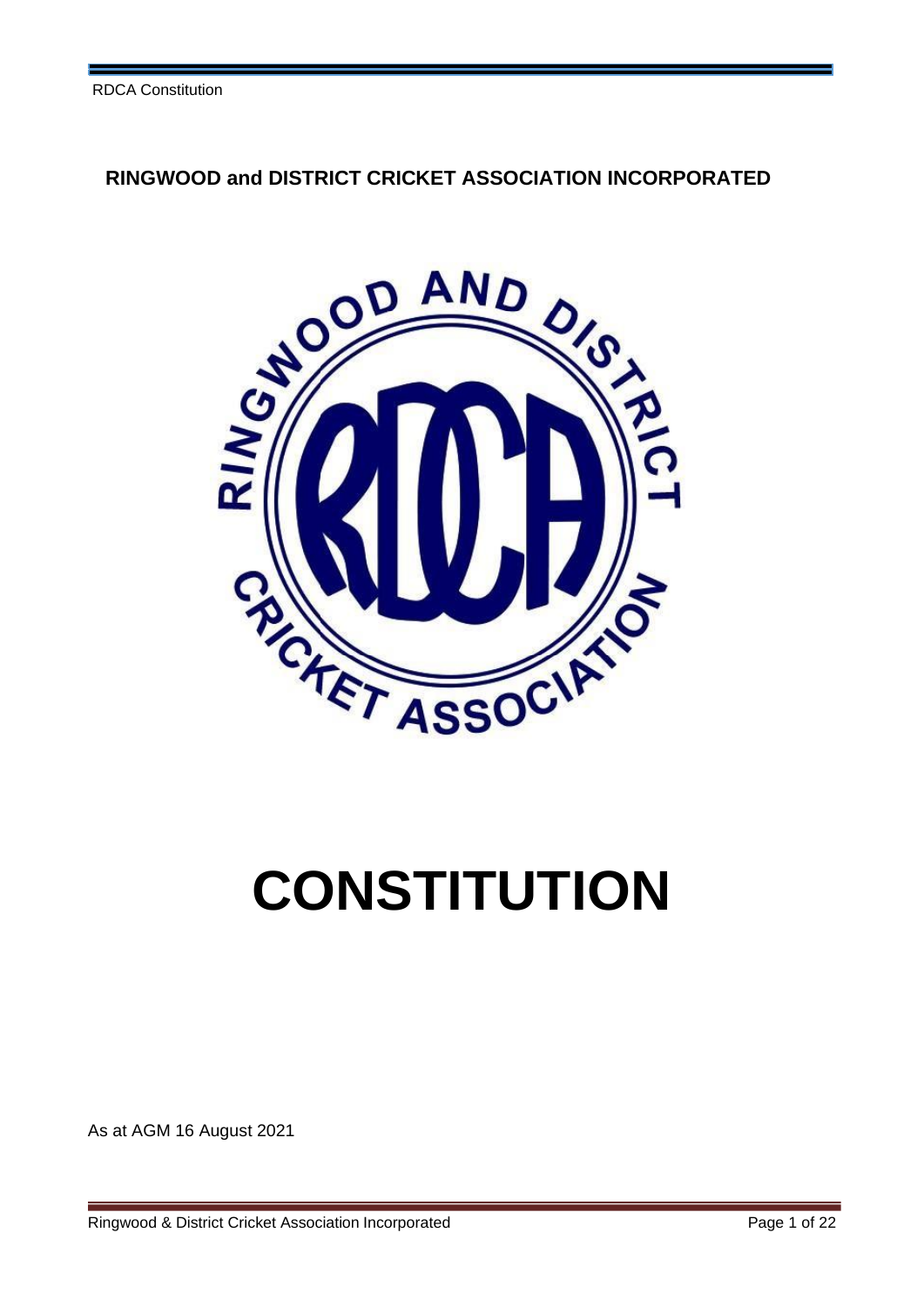# Contents

| 1        |                                                         |  |
|----------|---------------------------------------------------------|--|
|          |                                                         |  |
|          |                                                         |  |
|          |                                                         |  |
| 4        |                                                         |  |
| 5        |                                                         |  |
| 6        |                                                         |  |
| 7        |                                                         |  |
| 8        |                                                         |  |
| 9        |                                                         |  |
| 10       |                                                         |  |
| 11       |                                                         |  |
| 12       |                                                         |  |
| 13       |                                                         |  |
| 14       |                                                         |  |
| 15       |                                                         |  |
| 16       |                                                         |  |
| 17(a)    |                                                         |  |
|          |                                                         |  |
| 18       |                                                         |  |
|          |                                                         |  |
| 19       |                                                         |  |
| 20       | REPRESENTATIVES OF LOCAL PREMIER OR SUB-DISTRICT CLUB 9 |  |
| 21       |                                                         |  |
| 22<br>23 |                                                         |  |
| 24       |                                                         |  |
| 25       |                                                         |  |
| 26       |                                                         |  |
| 27       |                                                         |  |
| 28       |                                                         |  |
| 29       |                                                         |  |
| 30       |                                                         |  |
| 31       |                                                         |  |
| 32       |                                                         |  |
| 33       |                                                         |  |
| 34       |                                                         |  |
| 34(i)    |                                                         |  |
| 35       |                                                         |  |
| 36       |                                                         |  |
| 37       |                                                         |  |
| 38       |                                                         |  |
| 39       |                                                         |  |
| 40       | CHAIRPERSON OF BOARD OF MANAGEMENT / COMMITTEES / SUB-  |  |
|          |                                                         |  |
| 41       |                                                         |  |

f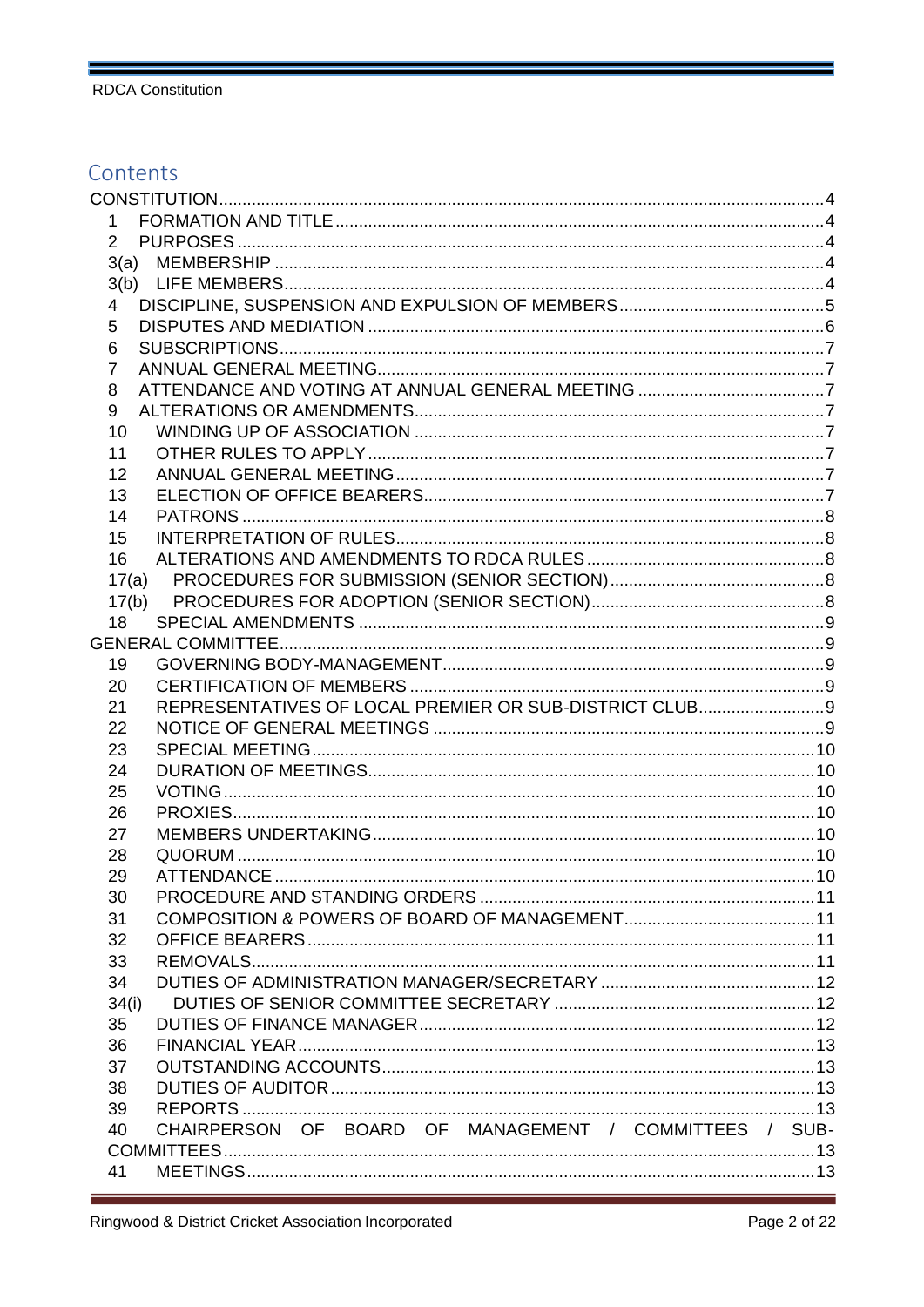| 42     |                                                                  |  |  |
|--------|------------------------------------------------------------------|--|--|
| 43(i)  |                                                                  |  |  |
| 43(ii) |                                                                  |  |  |
| 44     | INVESTIGATION INTO PROTESTS, CHARGES AND REPORTS  14             |  |  |
| 45     |                                                                  |  |  |
| 46     |                                                                  |  |  |
| 47     |                                                                  |  |  |
| 48     |                                                                  |  |  |
| 49     | REPORT ON DECISIONS OF HEARING OF PROTESTS, CHARGES OR REPORTS17 |  |  |
| 50(a)  |                                                                  |  |  |
| 50(b)  |                                                                  |  |  |
| 51     |                                                                  |  |  |
| 52     |                                                                  |  |  |
| 53     |                                                                  |  |  |
| 54     |                                                                  |  |  |
| 55     |                                                                  |  |  |
| 56     |                                                                  |  |  |
| 57     |                                                                  |  |  |
| 58     |                                                                  |  |  |
| 59     |                                                                  |  |  |
| 60     |                                                                  |  |  |
| 61     |                                                                  |  |  |
|        |                                                                  |  |  |
|        |                                                                  |  |  |

ï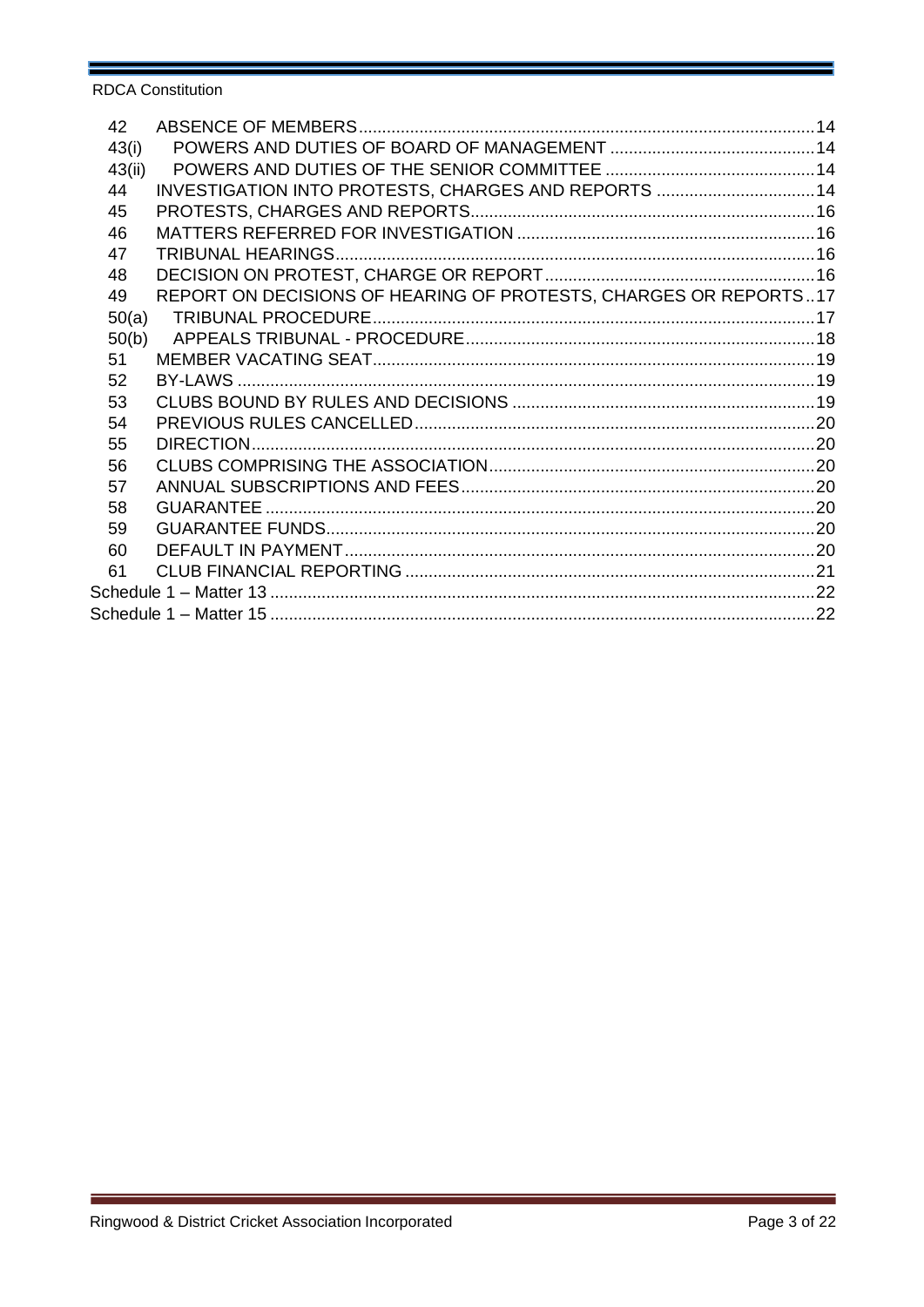# **CONSTITUTION**

#### **1 FORMATION AND TITLE**

The name of the Association is:

**RINGWOOD and DISTRICT CRICKET ASSOCIATION Incorporated** (RDCA) and its registered office is: 18 CLAREMONT AVENUE, THE BASIN, VICTORIA, 3154.

## **2 PURPOSES**

The purposes of the Association shall be the playing and fostering of cricket, free from any objectionable features, and the better acquaintance and fellowship of the players of the Association.

# **3(a) MEMBERSHIP**

Any club desirous of playing cricket with the Association shall nominate two (2) Delegates to be admitted as Members of the Association.

- 1) A natural person who is nominated and approved for membership as provided in these rules is eligible to be a member of the Association on payment of the entrance fee and annual subscription payable under these rules.
- 2) A person who is not a member of the Association at the time of the incorporation of the Association (or who was such a member at that time and has ceased to be a member) shall not be admitted to membership:
	- a) unless they are nominated as provided in sub-clause (3); and
	- b) their admission as a member is approved by the General Committee.
- 3) A nomination of a person for membership of the Association:
	- a) shall be made in writing in accordance with the prescribed form; and
	- b) shall be lodged with the Administration Manager/Secretary of the Association.
- 4) As soon as is practicable after the receipt of a nomination, the Administration Manager / Secretary shall refer the nomination to the Board of Management.
- 5) Upon a nomination being referred to the Board of Management, the Board of Management shall determine whether to approve or to reject the nomination.
- 6) Upon a nomination being approved by the Board of Management, the Administration Manager/Secretary shall notify the nominee in writing that they are approved for membership of the Association and request payment within the period of 28 days after receipt of the notification of the sum payable under these Rules as the entrance fee and the first year's annual subscription.
- 7) The Administration Manager/Secretary shall, upon payment of the amounts referred to in subclause (6) within the period referred to in that subclause, enter the nominee's name in the Register of Members kept by them and, upon the name being so entered, the nominee becomes a member of the Association.
- 8) A right, privilege, or obligation of a person by reason of their membership of the Association:
	- a) is not capable of being transferred or transmitted to another person;
	- b) terminates upon the cessation of their membership either by death or resignation or otherwise.

#### **3(b) LIFE MEMBERS**

On the recommendation of the Board of Management defined in the rules of the Association, the Association may elect as an Honorary Life Member any person who has rendered special service to the Association and the game, provided that no Life Member shall be elected except on a resolution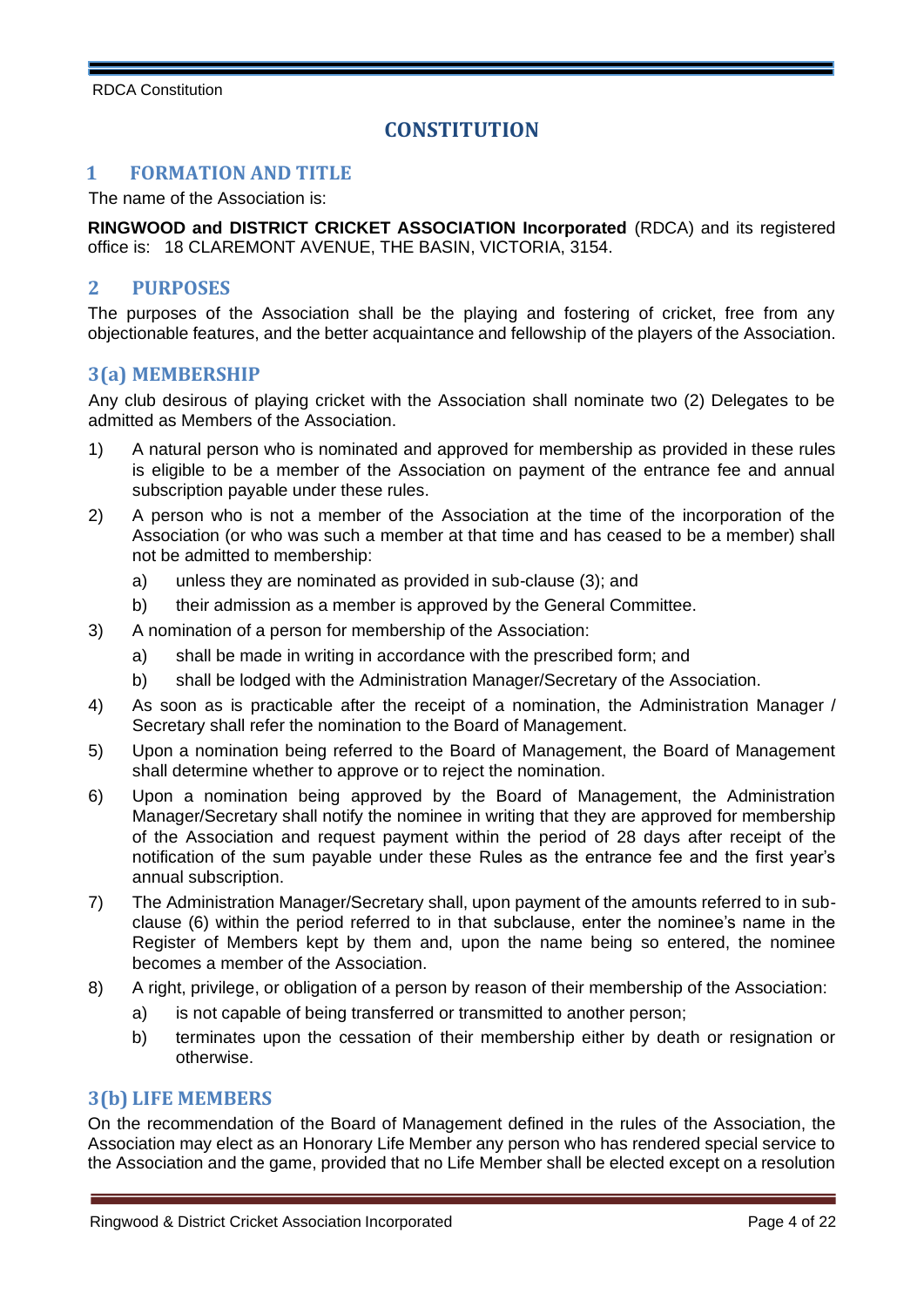carried by at least three-fourths majority of those present at the Annual General Meeting. Life Members shall have all the rights and privileges of Members of the Association. Clubs may nominate any person for a Life Membership but such nomination must be lodged with the Board of Management prior to the 1st of July in any year.

# **4 DISCIPLINE, SUSPENSION AND EXPULSION OF MEMBERS**

- 1) Subject to these Rules, if the General Committee (committee) is of the opinion that a member has refused or neglected to comply with these Rules, or has been guilty of conduct unbecoming a member or prejudicial to the interests of the Association, the committee may by resolution:
	- a) fine that member an amount not exceeding \$500.00; or
	- b) suspend that member from membership of the Association for a specified period; or
	- c) expel that member from the Association
- 2) A resolution of the committee under sub-rule (1) does not take effect unless:
	- a) at a meeting held in accordance with sub-rule (3), the committee confirms the resolution; and
	- b) if the member exercises a right of appeal to the Association under this rule, the Association confirms the resolution in accordance with this rule.
- 3) A meeting of the committee to confirm or revoke a resolution passed under sub-rule (1) must be held not earlier than 14 days, and not later than 28 days after notice has been given to the member in accordance with sub-rule (4).
- 4) For the purposes of giving notice in accordance with sub-rule (3), the Administration Manager/Secretary must, as soon as practicable, cause to be given to the member a written notice:
	- a) setting out the resolution of the committee and the grounds on which it is based; and
	- b) stating that the member, or their representative, may address the committee at a meeting to be held not earlier than 14 days and not later than 28 days after the notice has been given to that member; and
	- c) stating the date, place and time of that meeting; and
	- d) informing the member that they may do one or both of the following-
		- 1) attend that meeting;
		- 2) give to the committee before the date of that meeting a written statement seeking the revocation of the resolution
	- e) informing the member that, if at that meeting, the committee confirms the resolution, they may, not later than 48 hours after that meeting, give the Administration Manager/Secretary a notice to the effect that he or she wishes to appeal to the Association in general meeting against the resolution.
- 5) At a meeting of the committee to confirm or revoke a resolution passed under subrule (1), the committee must:
	- a) give the member, or their representative, an opportunity to be heard; and
	- b) give due consideration to any written statement submitted by the member; and
	- c) determine by resolution whether to confirm or to revoke the resolution.
- 6) If at the meeting of the committee, the committee confirms the resolution, the member may, not later than 48 hours after that meeting, give the Administration Manager/Secretary a notice to the effect that they wish to appeal to the Association in general meeting against the resolution.
- 7) If the Administration Manager/Secretary receives a notice under sub-rule (6), he or she must notify the committee and the committee must convene a general meeting of the Association to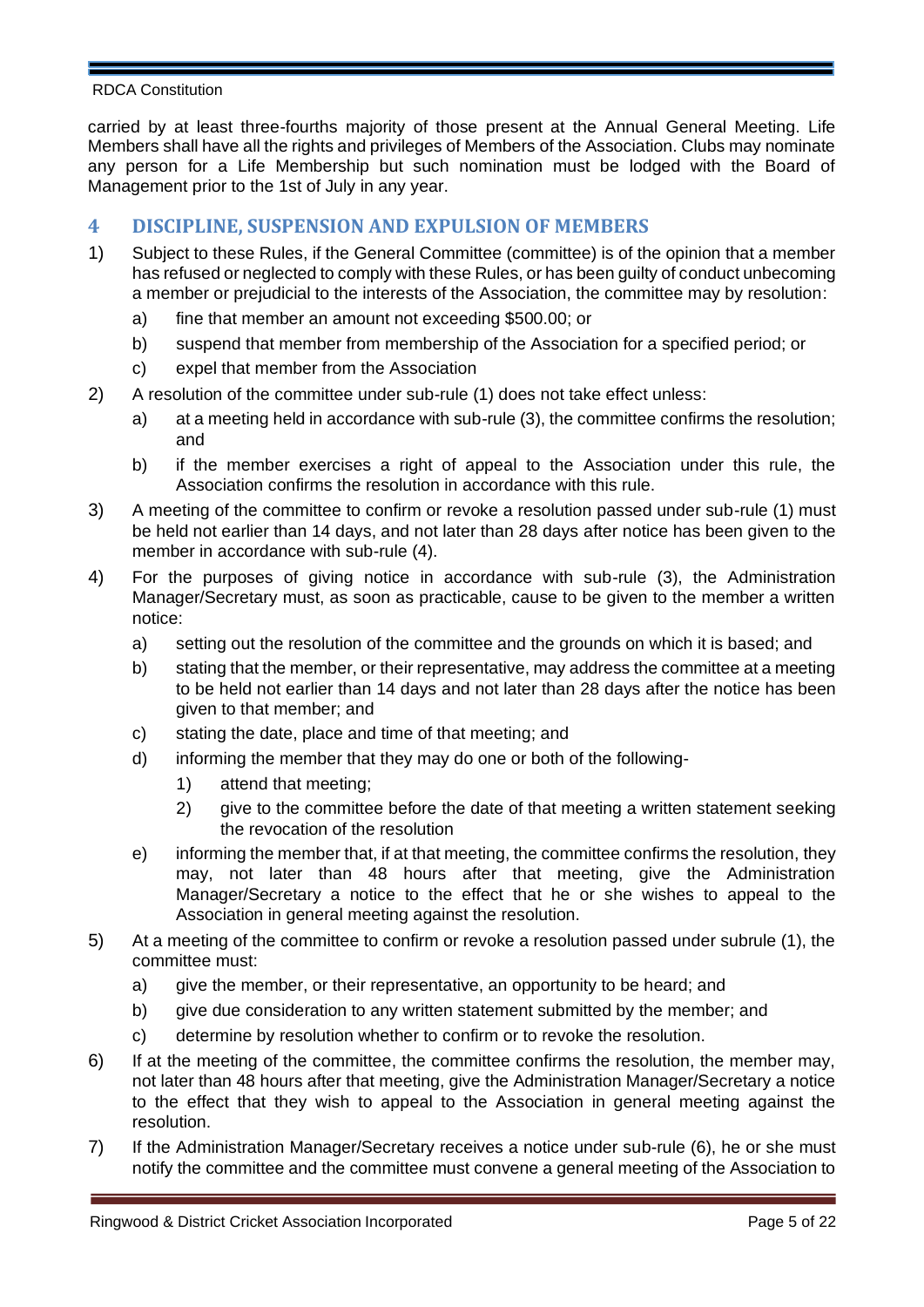be held within 21 days after the date on which the Administration Manager/Secretary received the notice.

- 8) At a general meeting of the Association convened under sub-rule (7):
	- a) no business other than the question of the appeal may be conducted; and
	- b) the committee may place before the meeting details of the grounds for the resolution and the reasons for the passing of the resolution; and
	- c) the member, or their representative, must be given an opportunity to be heard; and
	- d) the members present must vote by secret ballot on the question whether the resolution should be confirmed or revoked.
- 9) A resolution is confirmed if, at the general meeting, not less than two-thirds of the members' vote in person, or by proxy, in favour of the resolution. In any other case, the resolution is revoked.

## **5 DISPUTES AND MEDIATION**

- 1) The grievance procedure set out in this rule applies to disputes under these Rules between
	- a) a member and another member; or
	- b) a member and the Association; or
	- c) a member and the committee.
- 2) The parties to the dispute must meet and discuss the matter in dispute, and, if possible, resolve the dispute within 14 days after the dispute comes to the attention of all of the parties.
- 3) If the parties are unable to resolve the dispute at the meeting, or if a party fails to attend that meeting, then the parties must, within 10 days, hold a meeting in the presence of a mediator
- 4) The mediator must be:
	- a) a person chosen by agreement between the parties; or
	- b) in the absence of agreement:
		- i) in the case of a dispute between a member and another member, a person appointed by the committee of the Association; or
		- ii) in the case of a dispute between a member and the Association, a person who is a mediator appointed or employed by the Dispute Settlement Centre of Victoria (Department of Justice).
- 5) A member of the Association can be a mediator.
- 6) The mediator cannot be a member who is a party to the dispute or have an association with any Club or person involved in the dispute.
- 7) The parties to the dispute must, in good faith, attempt to settle the dispute by mediation.
- 8) The mediator, in conducting the mediation, must::
	- a) give the parties to the mediation process every opportunity to be heard; and
	- b) allow due consideration by all parties of any written statement submitted by any party; and
	- c) ensure that natural justice is accorded to the parties to the dispute throughout the mediation process.
- 9) The mediator must not determine the dispute.
- 10) If the mediation process does not result in the dispute being resolved, the parties may seek to resolve the dispute in accordance with the Associations Incorporation Reform Act 2012 or otherwise at law.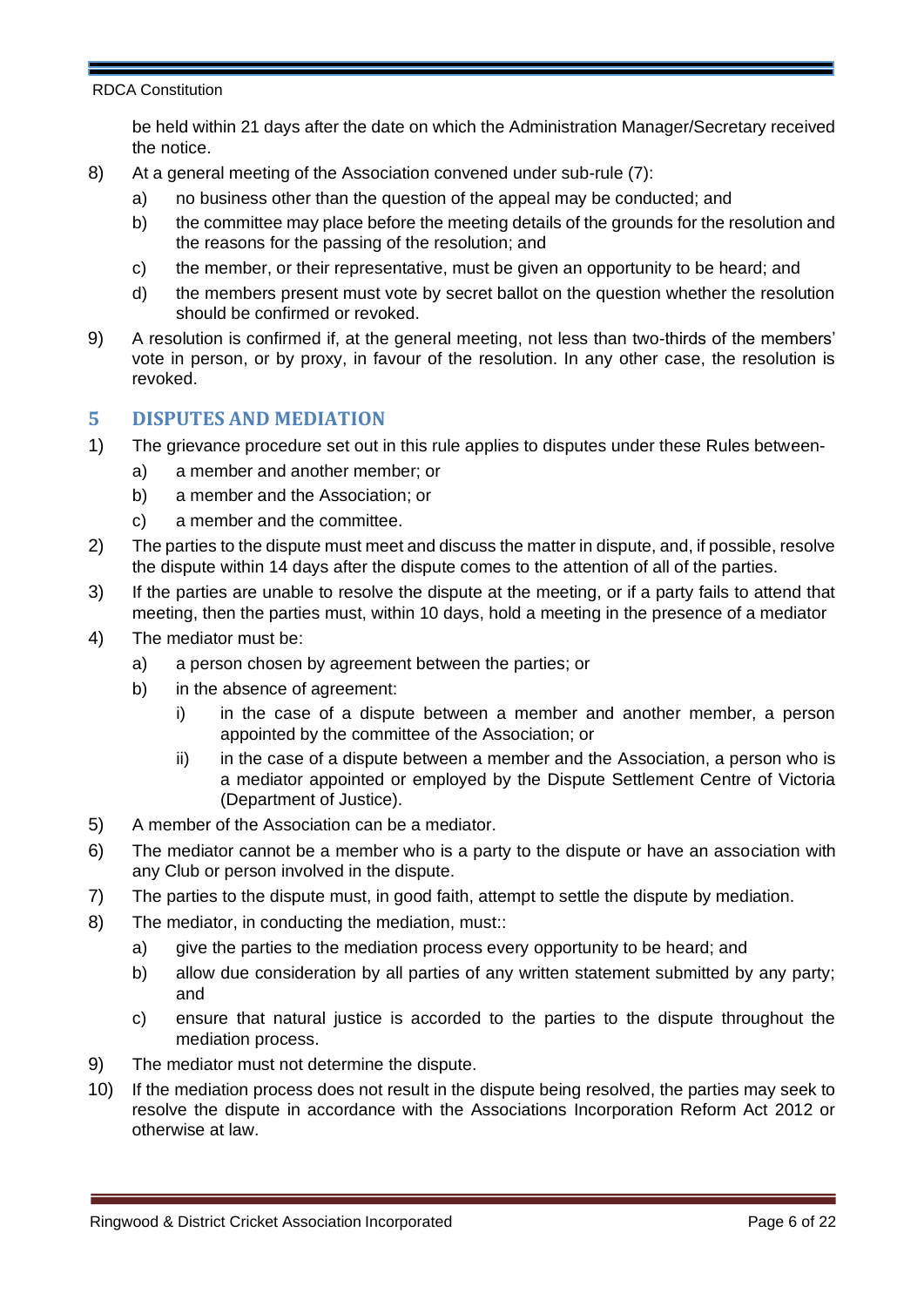## **6 SUBSCRIPTIONS**

- a) Entrance fees and annual subscriptions shall be as the Board of Management decides and are payable according to the rules of the Association.
- b) The Administration Manager/Secretary shall keep and maintain a Register of Members in which shall be entered the full name, address and date of entry of the name of each member and the Register shall be available for inspection by members at the address of the Administration Manager/Secretary.
- c) The funds of the Association shall be derived from entrance fees, annual subscriptions, donations and such other sources as the Board of Management determines.

## **7 ANNUAL GENERAL MEETING**

The Annual General Meeting of the Association shall be convened and held as provided in the rules of the Association. There shall be presented at such Meeting the Annual Report and Audited Annual Financial Statements.

# **8 ATTENDANCE AND VOTING AT ANNUAL GENERAL MEETING**

Every club desirous of playing cricket with the Association shall be entitled to be represented by two (2) Members, (one of whom shall be the Secretary of that club) at the Annual General Meeting. Members, Life Members and the Office Bearers of the Association as well as two (2) Members from the Ringwood and District Cricket Umpires Association, shall be admitted to such meeting and be represented by observers in addition to members, but such observers shall not be entitled to speak to any motion or to vote thereon.

# **9 ALTERATIONS OR AMENDMENTS**

No alteration or amendment of the Constitution of the Association shall be made except as provided in Rule 16.

# **10 WINDING UP OF ASSOCIATION**

In the event of the winding-up of the Association, the assets of the Association shall be disposed of in accordance with the provisions of the Associations Incorporation Reform Act 2012.

## **11 OTHER RULES TO APPLY**

Except where inconsistent with the foregoing, all matches shall be played under the Laws of Cricket as adopted by Cricket Victoria. Subject to the foregoing rules, the Constitution, Rules and By-Laws of Cricket Victoria shall apply to the Association.

#### **12 ANNUAL GENERAL MEETING**

- a) The **ANNUAL GENERAL MEETING** of the Association shall be held in the month of August, but no later than the 21st day of the month in each year.
- b) All clubs must hold their Annual General Meeting no later than the 31<sup>st</sup> of July each year.

The Annual Report and Financial Statements shall be given to all Office Bearers, Life Members and clubs which comprised the Association during the previous season.

#### **13 ELECTION OF OFFICE BEARERS**

At the Annual General Meeting, there shall be elected the Office Bearers of the Association for the ensuing year. Nominations for all positions must be submitted to the Administration Manager/Secretary, on the forms supplied by the Association, by the first Friday in August each year and must include the names and signatures of proposer, seconder and accepting nominee.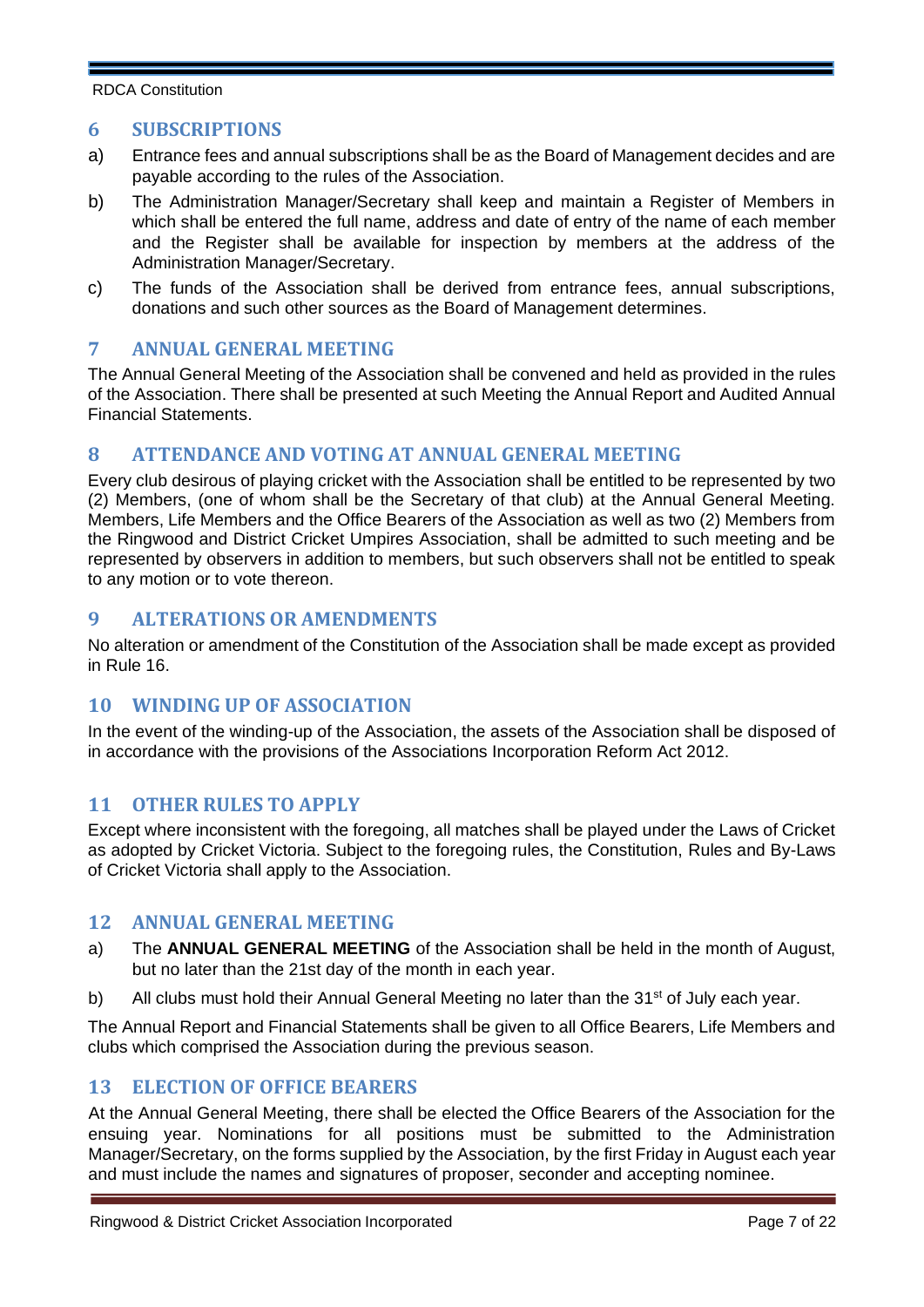Should more than one nomination for any position be received, an election for that position will be held at the Annual General Meeting.

Should no previous nominations be received for a particular position, nominations will be accepted on the night of the Annual General Meeting.

Election shall be by simple majority. Should a Member be elected an Office Bearer or Life Member, then their club may appoint another Member in their stead.

In the event of a casual vacancy in any office referred to in this section, the committee may appoint one of its members to the vacant office and the member appointed may continue in office up to and including the conclusion of the annual general meeting next following the date of the appointment.

## **14 PATRONS**

Patrons may be elected by the Association at the Annual General Meeting of the Association. Persons to be nominated and seconded by two separate member clubs and be lodged with the Administration Manager/Secretary prior to 31<sup>st</sup> July in any year.

## **15 INTERPRETATION OF RULES**

If any question arises which is not specifically provided for in these rules, or if any question arises as to the interpretation of any rule, the opinion of the Board of Management shall be taken and acted upon, and its decision shall be final.

## **16 ALTERATIONS AND AMENDMENTS TO RDCA RULES**

The Board of Management shall be empowered to alter and amend rules of the Association in accordance with the procedure shown in Rules 17 and 18.

# **17(a) PROCEDURES FOR SUBMISSION (SENIOR SECTION)**

- 1) Formal submissions may be made to the Senior Committee by any Office Bearer, Life Member or affiliated club and must include:
	- Full text of amended rules.
	- Précis of proposed changes and reasons for same.
	- Explanation as to the effect of the proposed change.
	- Cross-reference to any other rules influenced by the proposed change.
	- Full names/addresses of proposer/seconder.
	- Any rule amendment proposed by an affiliated club must be seconded by another affiliated club.
- 2) The Senior Committee will decide whether such proposals are to proceed. Should the Senior Committee decide against proceeding, reasons for such decision are to be advised in writing to proposer/seconder.

## **17(b) PROCEDURES FOR ADOPTION (SENIOR SECTION)**

- 1) Upon deciding that Proposals should proceed, details as described in Rule 17(a) (1) will be forwarded in writing to all Office Bearers, Life Members and affiliated clubs who will be given 21 days to respond by indicating agreement or otherwise on an appropriate form to be included with the proposal.
- 2) Lack of response by a club will be construed as an abstention to the proposal(s). Failure to return the appropriate form by the nominated date shall incur a fine as gazetted annually by the Senior Committee.
- 3) Amended rules will be advised to the Annual General Meeting of the Association.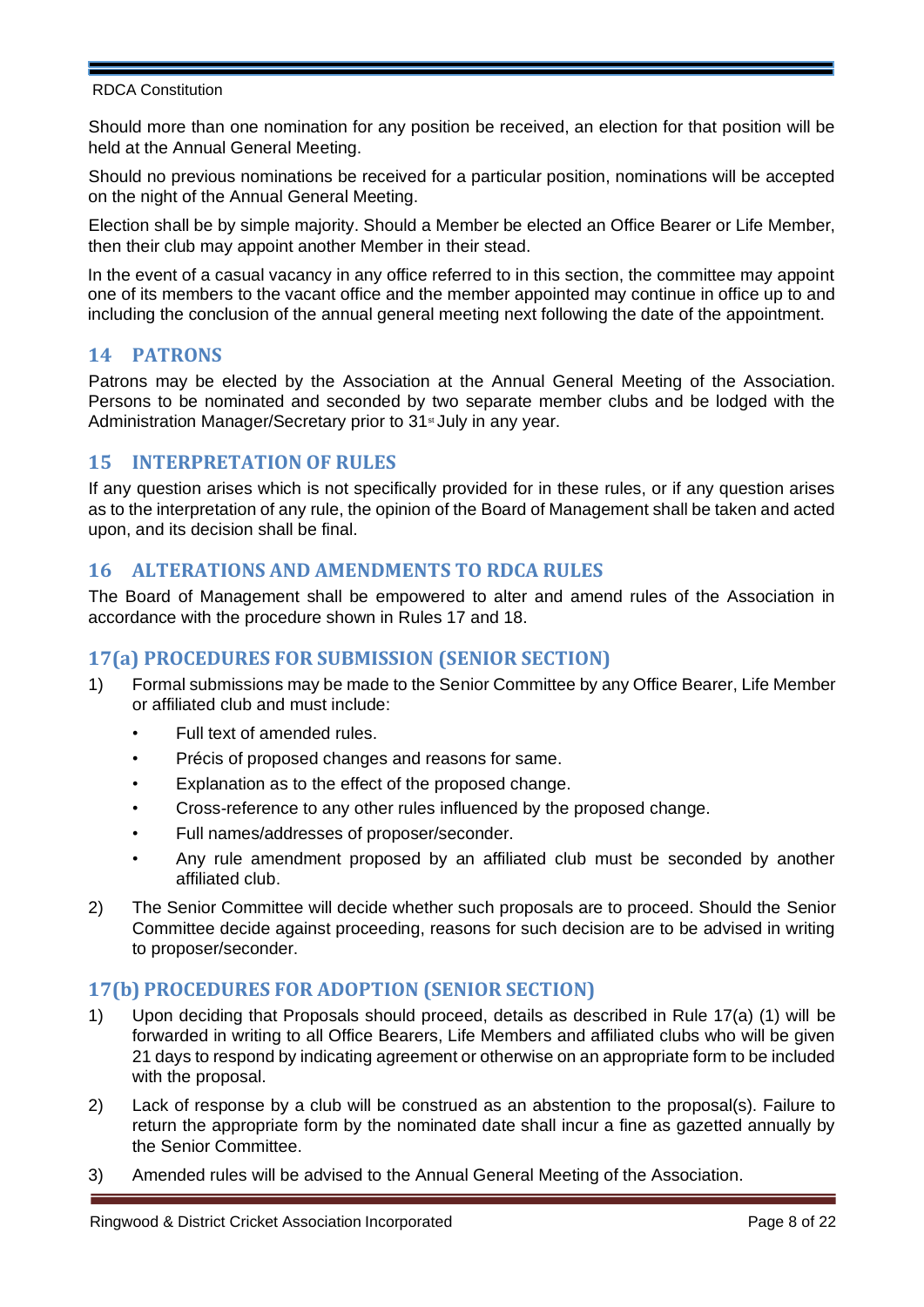4) Unless special circumstances prevail (as considered appropriate by the Board of Management or Senior Committee no rule amendments will be considered after the Annual General Meeting each year.

## **18 SPECIAL AMENDMENTS**

Departure from Rule 17(b) (3) and (4) will be considered by the Board of Management if submission of alteration is received in terms of Rule 17(a) (1) and clearly demonstrates that failure to take immediate action will adversely influence the conduct of Association Affairs.

# **GENERAL COMMITTEE**

## **19 GOVERNING BODY-MANAGEMENT**

After the Annual General Meeting, the affairs of the Association shall be managed and controlled by a governing body, to be called the General Committee, which shall consist of the Office Bearers and Life Members of the Association, and two (2) Members representing each club, one of whom shall be the Secretary, desirous of playing cricket with the Association, also two (2) Members from the Umpires Association.

## **20 CERTIFICATION OF MEMBERS**

The names, addresses and signatures of the two (2) Members appointed to represent each club and Umpires, duly certified by the Secretary of the Club, shall be lodged with the Administration Manager/Secretary prior to the Annual General Meeting and no Delegate shall be admitted to any meeting of the General Committee until this rule has been complied with.

## **21 REPRESENTATIVES OF LOCAL PREMIER OR SUB-DISTRICT CLUB**

Unless the General Committee at any time, otherwise determine, a representative of any local Premier or Sub-District Club may be admitted to a meeting of the General Committee but with no voting rights.

#### **22 NOTICE OF GENERAL MEETINGS**

- 1) The General Committee shall unless otherwise arranged, meet at least three (3) times annually, to transact business.
- 2) The Administration Manager/Secretary of the Association, at least 14 days, or if a special resolution has been proposed at least 21 days, before the date fixed for holding a general meeting of the Association, must cause to be sent to each member of the Association, a notice stating the place, date and time of the meeting and the nature of the business to be conducted at the meeting.
- 3) Notice may be sent:
	- a) by prepaid post to the address appearing in the register of members; or
	- b) if the member requests, by facsimile transmission or electronic transmission.
- 4) No business other than that set out in the notice convening the meeting may be conducted at the meeting.

A member intending to bring any business before a meeting may notify in writing, or by electronic transmission, the Administration Manager/Secretary of that business, who must include that business in the notice calling the next general meeting.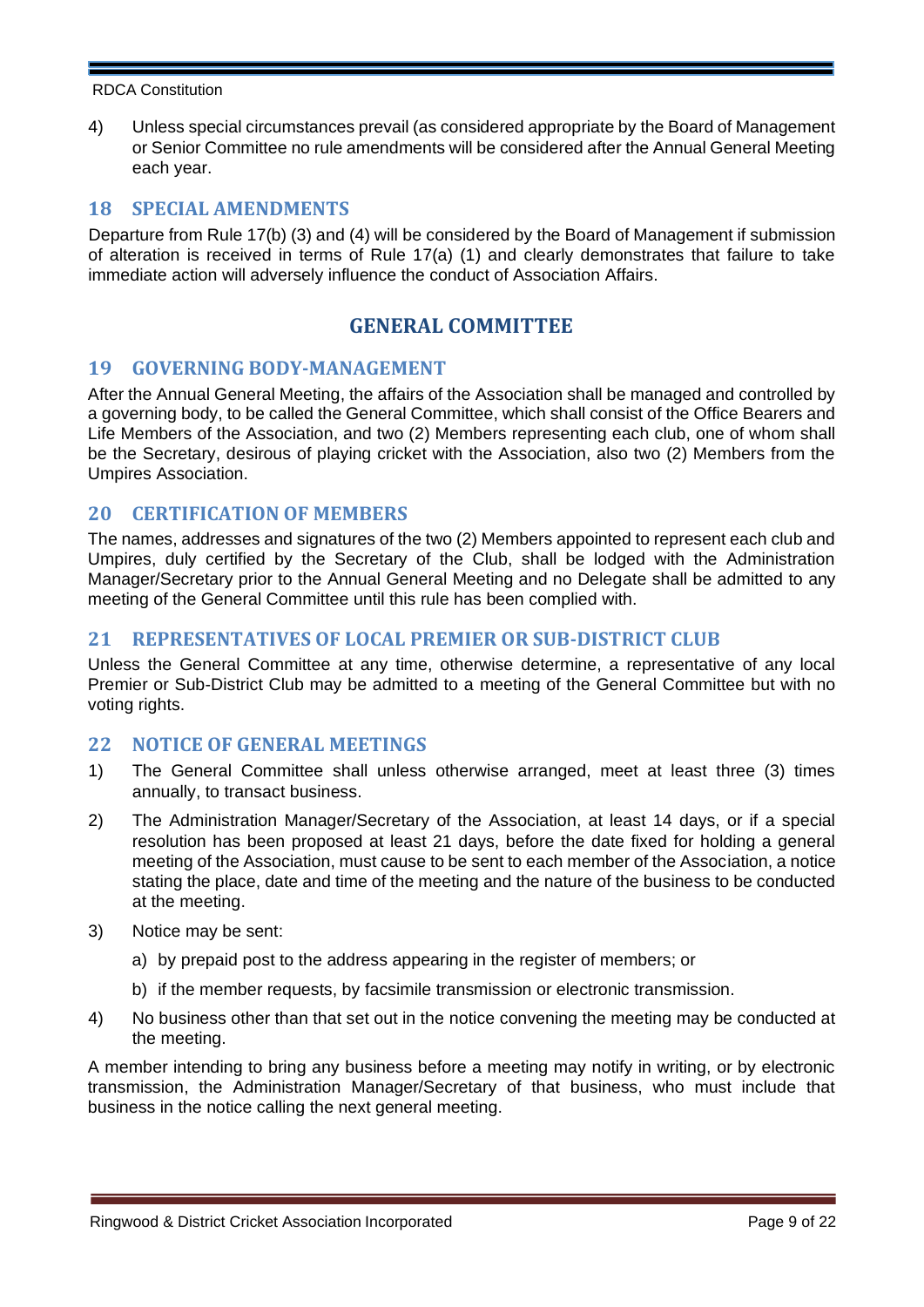## **23 SPECIAL MEETING**

A Special Meeting of the General Committee shall be convened by the Administration Manager/Secretary:

- a) On the instruction and by direction of the Board of Management.
- b) On receipt of a written request, signed by one (1) member from a simple majority of clubs specifying the matters to be brought before such Meeting.
- c) Notice of any Special meeting of the General Committee shall be given in accordance with Rule 22 2).

## **24 DURATION OF MEETINGS**

All Meetings of the General Committee shall commence no later than 8:00 pm and shall terminate not later than 10:30 pm, unless a resolution granting an extension of time be carried by at least twothirds of those present at such Meeting.

## **25 VOTING**

Eligibility to vote at meetings of the General Committee will be as defined in Rule 8 of the Constitution.

All resolutions shall be decided, by a three-quarters majority, on the voices or by a show of hands, but any three Members may demand a ballot. The Administration Manager/Secretary and Office Bearers of the Association shall be ex-officio members of all meetings of the General Committee and shall be entitled to one vote each unless they are also nominated as a Club Member, in which case they shall have only the one vote as a Member.

In the event of the voting on any question being equal, the Chairperson shall exercise their casting vote in addition to their deliberate vote.

#### **26 PROXIES**

Should any member be unable to attend a meeting of the General Committee, the member may appoint, in accordance with the prescribed form of appointment of a proxy, some other person as a proxy to attend in their place and such person shall, provided that their proxy is in order and is handed to the Chairperson immediately on their arrival at the meeting, be entitled to vote, and to all rights of a member at such meeting.

#### **27 MEMBERS UNDERTAKING**

Any undertaking given by a member at the Annual General Meeting or at any meeting of the General Committee shall be binding on and enforceable against the club which they represent.

#### **28 QUORUM**

A quorum for meetings shall consist of:

| General committee:   | members representing the majority of Clubs.                     |
|----------------------|-----------------------------------------------------------------|
| Board of Management: | four (4) members of Board.                                      |
|                      | Established committees: a simple majority of committee members. |

Business shall not be proceeded with unless such a quorum is present.

#### **29 ATTENDANCE**

a) A club failing to be represented at any meeting of the General Committee shall be fined an amount of \$30.00. If not represented at two (2) consecutive meetings of the General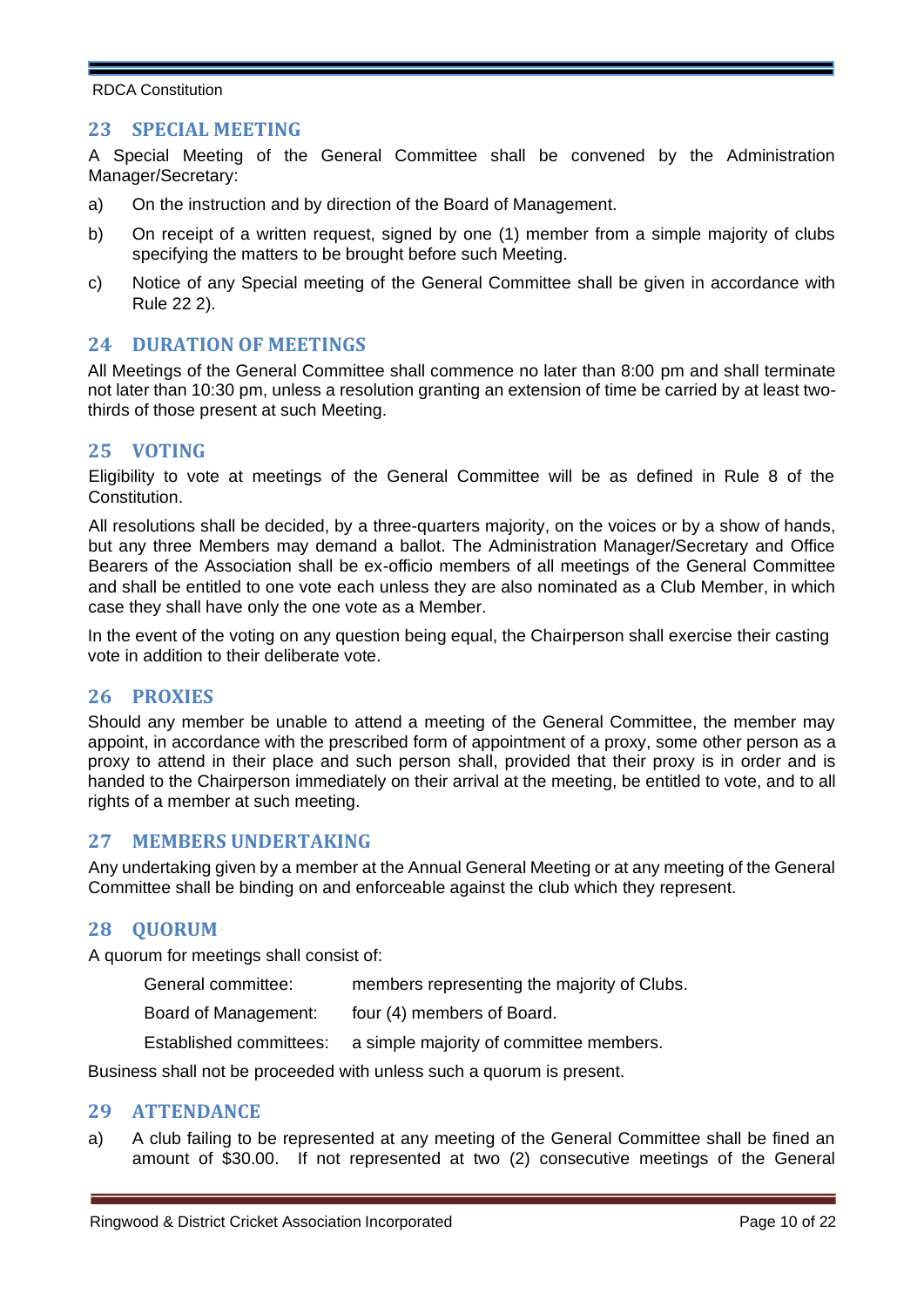Committee shall be liable to a further fine of \$20.00 and/or suspension or disqualification as may be decided by the Board of Management. On arrival at each meeting of the General Committee, Members shall sign an attendance book.

b) The Members of a club ceasing to be, in the opinion of the Board of Management, a playing club, shall not be entitled to vote at the Annual General Meeting or any General Committee meetings and shall, subject to the provisions of Rule 58, forfeit the guarantee deposited with the Association in accordance with that rule.

Affiliated clubs must support RDCA social functions. Each club must have the equivalent of at least one person (excluding RDCA Representatives) per senior team to attend each function and failure to do so will incur a fine equivalent to the cost of an additional ticket per senior team and an additional \$50.00 fine per team. The annual subscription shall include a \$100.00 levy to cover the cost of these tickets.

## **30 PROCEDURE AND STANDING ORDERS**

At all meetings of the Association, the President shall take the Chair. In the absence of the President, the Chairperson shall be elected by the meeting.

## **31 COMPOSITION & POWERS OF BOARD OF MANAGEMENT**

Chairperson (President of the Association)

Administration Manager/Secretary

Senior Committee Chairperson

Finance Manager

Veteran's Association Representative

Junior Association Representative

In addition to any other powers conferred on it by the Rules of the Association, the General Committee and/or the Board of Management shall have power to:

- a) Appoint a person duly qualified under the rules of the Association to fill any vacant office;
- b) Refer any particular matter to the Board of Management or the Administration Manager/Secretary for a report and/or for a decision;
- c) Confirm the Annual Budget.

## **32 OFFICE BEARERS**

The Office Bearers of the Board of Management shall consist of the President of the Association, Senior Committee Chairperson, Administration Manager/Secretary, Finance Manager, Junior Association Representative and Veterans Association Representative, elected at the Annual General Meeting.

Any person shall be eligible for election as an Office Bearer, however, no more than two (2) members of any one affiliated club shall be appointed to the Board of Management.

The Office Bearers of the Senior Committee shall be the Chairperson, Secretary and Registration Secretary with the latter two also being elected at the Annual General Meeting.

## **33 REMOVALS**

Any Office Bearers may be removed from office for neglect of duty or misconduct, provided that they shall only be removed on a resolution passed by a majority of Members of the Board of Management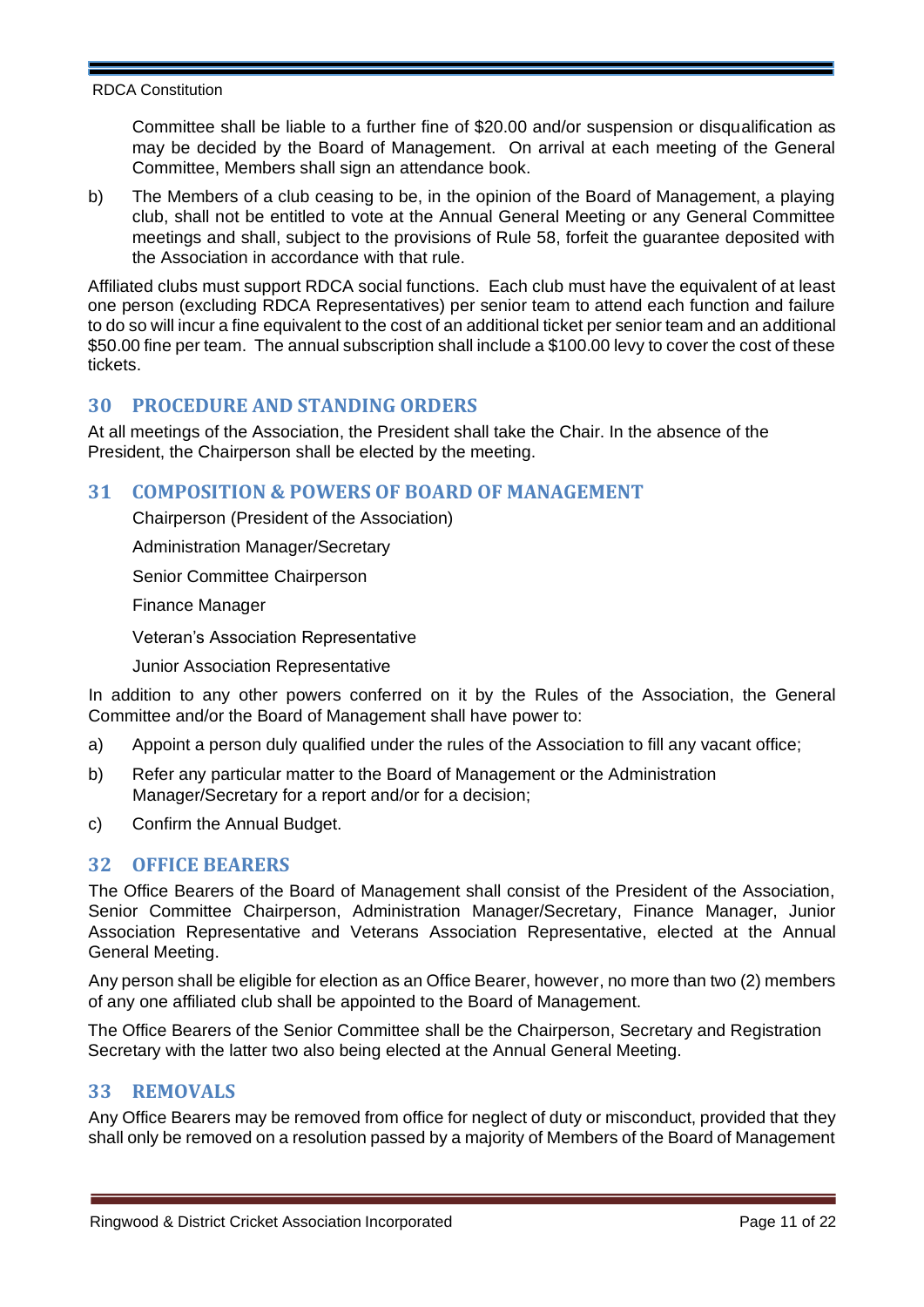present at a Special Meeting, called specially to deal with the matter, and provided further that such resolution be confirmed at the next ordinary meeting of the General Committee.

## **34 DUTIES OF ADMINISTRATION MANAGER/SECRETARY**

The Administration Manager/Secretary shall keep minutes of all resolutions and proceedings at each General Meeting and each Board of Management Meeting in the books provided for that purpose, together with a record of the names of persons present at General Meetings. They will also conduct the correspondence of the Association and carry out other duties as determined by the Board of Management.

- a) The Common Seal of the Association shall be kept in the custody of the Administration Manager/Secretary appointed in accordance with the provisions of the Associations Incorporation Reform Act 2012.
- b) The Common Seal shall not be affixed to any instrument except by authority of the Board of Management and the affixing of the Common Seal shall be attested by the signatures either of two members of the Board of Management or of one member of the Board of Management and of the Administration Manager/Secretary of the Association.

Except as otherwise provided in these rules, the Administration Manager/Secretary shall keep in their custody or under their control all books, documents and securities of the Association. Inspection of said books, documents and securities to be made available to members of the Association within fourteen (14) days of receipt of a written request, signed by twelve (12) members of the Association.

# **34(i) DUTIES OF SENIOR COMMITTEE SECRETARY**

The Senior Committee Secretary shall:

- a) Coordinate and manage the playing conditions and operations of the Senior grades of the RDCA,
- b) Coordinate and supervise the activities of the Umpires panel,
- c) Coordinate and manage inter-association playing conditions and arrangements,
- d) Submit recommendations for rule changes to the Administration Manager/Secretary,
- e) Submit an annual budget detailing anticipated operations expenditure to the Finance Manager,
- f) Arrange for Senior Committee meetings to be minuted and distributed to Board of Management members,
- g) Other duties as determined by the Board of Management and / or Senior Committee,
- h) Coordinate, or delegate coordination, of all Tribunal and Appeals Tribunal hearings.

Act as the primary club contact person for all day to day matters emanating from the playing of matches within the Senior competition.

## **35 DUTIES OF FINANCE MANAGER**

The Finance Manager shall receive all monies on behalf of the Association and lodge these monies to the credit of the Association in a Bank Account at such Bank as the General Committee may determine. The Finance Manager shall keep a full and correct account of the

Income, Expenditure and Assets of the Association, and present to each meeting of the General Committee and the Board of Management, an up to date statement of Income and Expenditure.

The Finance Manager shall:

a) present properly audited financial statements relating to the past year's activities and render final accounts to all affiliated clubs within 28 days of the end of each season,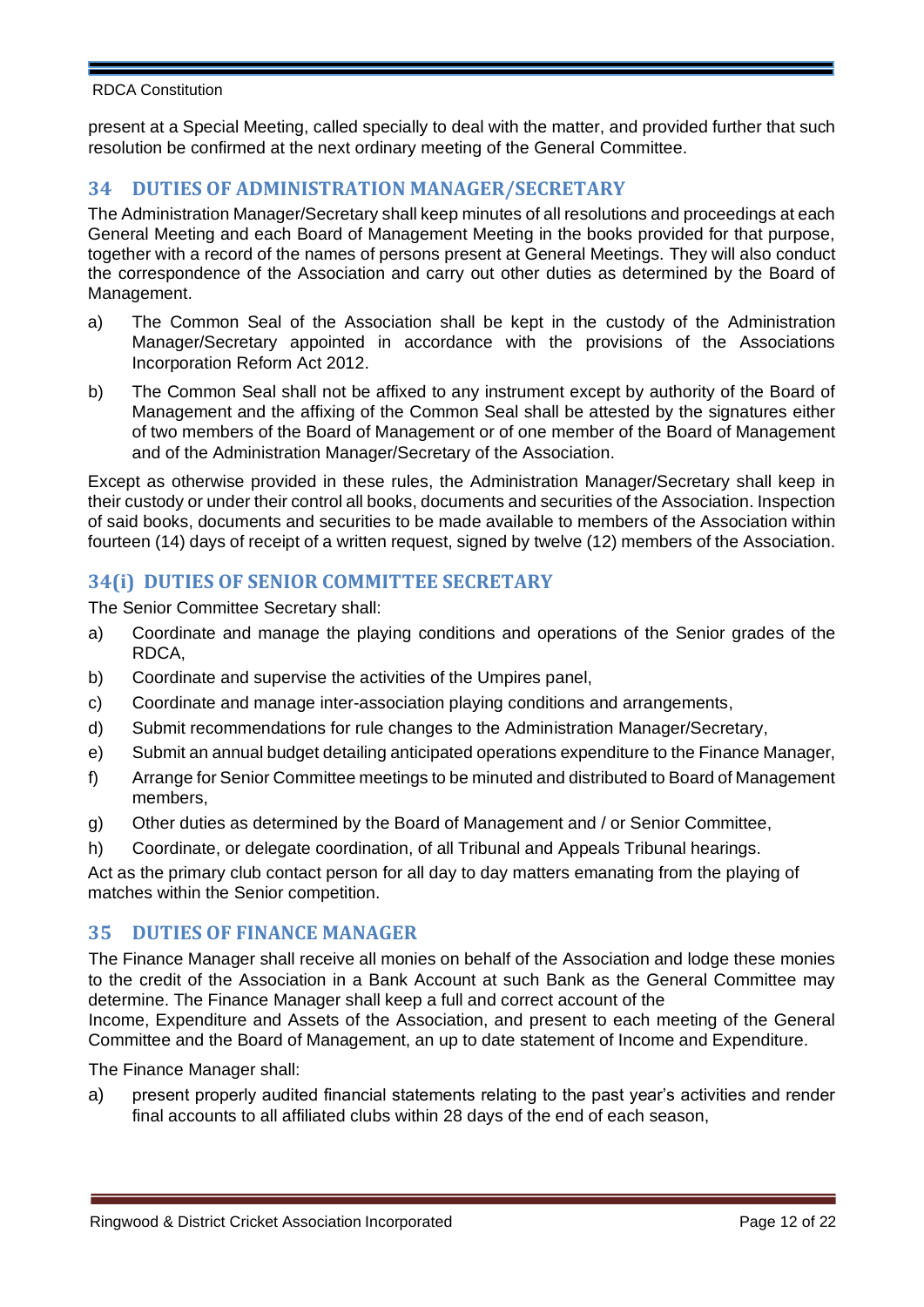- b) ensure all cheques and orders drawn on banking accounts of the Association are signed by any two of the Chairperson of the Board of Management, the Administration Manager/Secretary and the Finance Manager,
- c) ensure that no appropriation is made to or from any reserve fund of the Association except on a resolution carried by at least three-fourths of those present at a special meeting of the General Committee called for that purpose,
- d) render final accounts to clubs 14 days prior to the end of each financial year,
- e) carry out other duties as determined by the Board of Management as considered and / or requested.

## **36 FINANCIAL YEAR**

The financial year of the Association shall end on the 31st day of May in each year.

## **37 OUTSTANDING ACCOUNTS**

Clubs shall pay all monies due and payable to the Association within 28 days of the date of submission of monthly accounts. Failure to do so will incur a fine of \$30.00. Where applicable, accounts will include advice of this penalty.

A club cannot play and its members cannot vote at meetings until it pays all accounts rendered in the previous season. A player from a club, which disbands or ceases to be a member, cannot play with another club until all accounts are settled.

Advice of clubs disbanding and/or ceasing to be a member will be provided to the Victorian Metropolitan Cricket Union.

## **38 DUTIES OF AUDITOR**

An Auditor appointed by the Association shall audit the books and the Annual Financial Statements of the Association, require the Finance Manager to produce proper and complete vouchers and receipts for all entries in the books of the Association and make a report to the Annual General Meeting.

## **39 REPORTS**

All elected committees, and any sub-committees appointed in accordance with Rule 43(i) b), shall submit reports/ minutes, in writing, to the Board of Management through their parent committee.

# **40 CHAIRPERSON OF BOARD OF MANAGEMENT / COMMITTEES / SUB-COMMITTEES**

The President of the RDCA shall be the Chairperson of the Board of Management.

The Board of Management will be responsible to ensure that the purposes of the RDCA are met.

Chairperson of any Sub Committee shall be ratified by the Board of Management and will be responsible for ensuring that the purposes of the RDCA are met.

The Chairperson of the Board of Management and any Committee shall have a casting vote as well as a deliberative vote. In the absence of the Chairperson, the meeting shall elect a Chairperson.

#### **41 MEETINGS**

The Board of Management shall meet at least 4 times per year unless it otherwise determines and shall be convened by the Administration Manager/Secretary.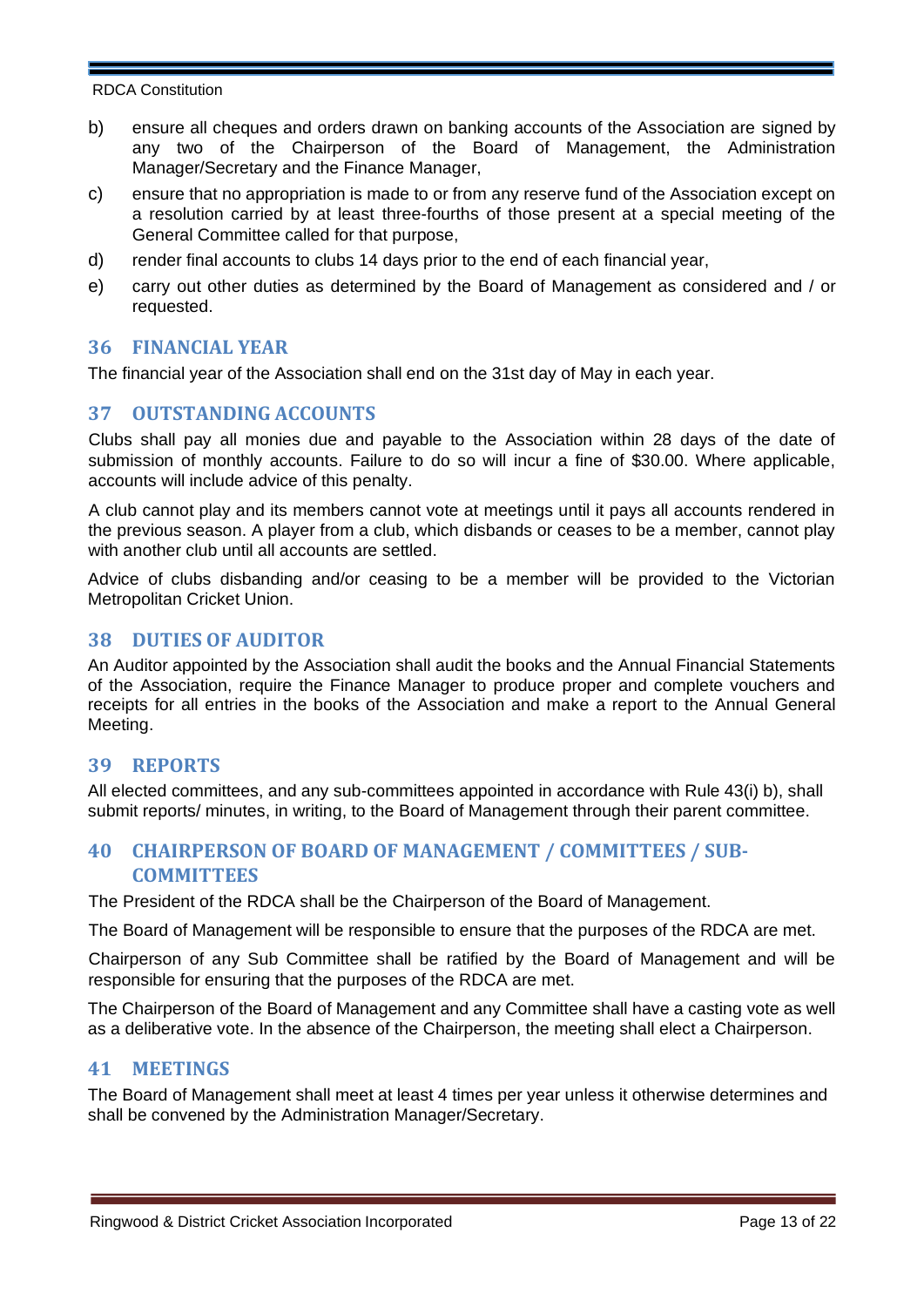## **42 ABSENCE OF MEMBERS**

Any member absenting themself without leave from two consecutive meetings of the Board of Management or from any committee shall forfeit their seat.

#### **43(i) POWERS AND DUTIES OF BOARD OF MANAGEMENT**

The Board of Management shall have the following powers and duties:

- a) To exercise general oversight over the operations of any committee of the Association.
- b) To appoint Committees as required, appoint a Chairperson and establish the staffing and duties of these committees.
- c) To deal with any business or matter referred to it by the General Committee.
- d) To appoint Investigation Officer, Tribunal members and Appeals Tribunal members and to refer, to the Investigation Officer or Tribunal or Appeals Tribunal, any matter it deems fit.
- e) To deal with urgent business which may arise between meetings of the General Committee, subject to report to the next meeting of that Committee.
- f) To deal with any matter which the rules place within its jurisdiction. Any club dissatisfied with any decision or ruling of the Board of Management may have the matter referred to the Appeals Tribunal, subject to compliance with rule 49 c). An aggrieved party (player or Club Secretary on behalf of the player) may lodge a further appeal through the Administration Manager/Secretary to the VMCU in accordance with the rules of that body.
- g) To levy additional fines, suspend and/or disqualify clubs if directives of the Board of Management are not complied with.
- h) Where necessary, a Board of Management member who is in attendance, in an ex-officio capacity, at any RDCA Committee meeting, may be included to make up a quorum and in so doing that person would have the authority to exercise normal voting rights.

## **43(ii)POWERS AND DUTIES OF THE SENIOR COMMITTEE**

- a) to exercise general oversight of the operations of the Senior competition.
- b) to ratify the number of playing Grades of the Association and grade teams in accordance with the Rules of the Association.
- c) to alter or vary times of starting and hours of play, days, and grounds at any time should the necessity arise.
- d) to exercise general oversight of the operations of the RDCA Umpires Association.
- e) to refer to the Investigation Officer or Tribunal or Appeals Tribunal any matter it deems fit.
- f) to deal with any matter which the Rules place within its jurisdiction.
- g) to levy additional fines, deduct points, suspend or disqualify clubs, as any matter necessitates.
- h) To announce the fixtures at the Annual General Meeting of the Association in each year. Any protest against the fixtures must be received in writing by the Senior Committee not later than 7 days subsequent to the Annual General Meeting. Such protest to be dealt with by the Senior Committee and resolved not later than the September General Meeting of the Association.

#### **44 INVESTIGATION INTO PROTESTS, CHARGES AND REPORTS**

Note: Where the word 'Relevant' immediately precedes 'Committee' in Rules 44 – 51 it is to be replaced by the appropriate section of the RDCA being one of Senior, Junior or Veterans.

a) Constitution of the Tribunal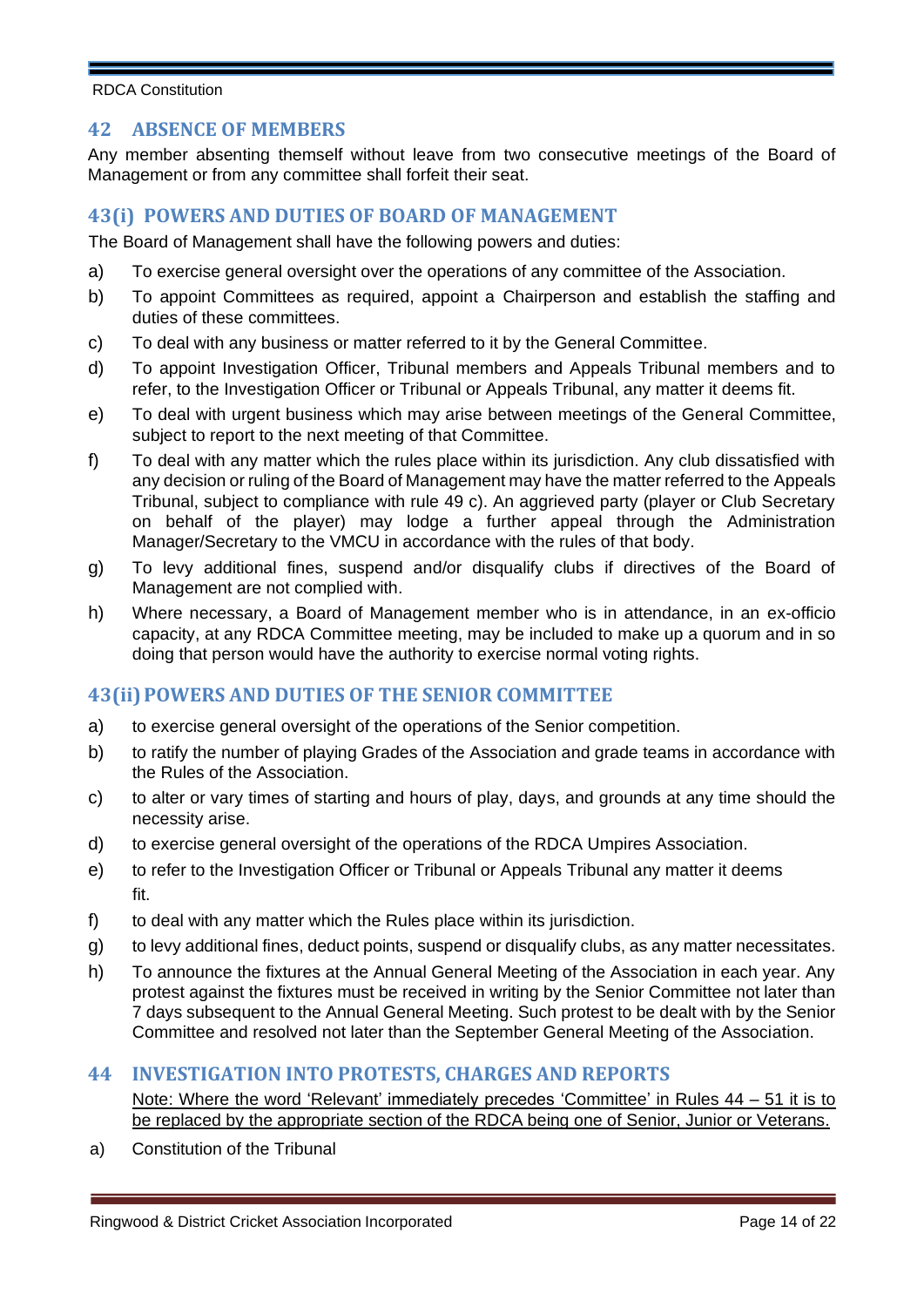- i) The Tribunal will be appointed to consider protests, charges and reports received in terms of Rule 45.
- ii) The Tribunal shall consist of a panel of three (3) people, with the chairperson approved and appointed by the Board of Management. The other two (2) panel members are to be selected by the Disciplinary Committee from approved nominees as per rule 44 a) v).
- iii) RDCA President shall have the power to appoint an alternate if the Chairperson is unavailable or ineligible.
- iv) No person who has a perceived conflict of interest shall sit as a member of the Tribunal.
- v) Tribunal and independent Appeal Tribunal members, approved by the Senior Committee, are to be sourced from:
	- Each season, each club shall nominate at least one (1) responsible club member, when submitting its list of Office bearers, and
	- The Disciplinary Committee may nominate suitable candidates.
- b) Constitution of the independent Appeals Tribunal
	- i) The independent Appeals Tribunal shall consist of a Chairperson and a minimum of two (2) additional members to deal with any matters lodged.
	- ii) The Chairperson is to be elected by the Board of Management and shall always be independent of the Association.
	- iii) The other panel members of the Appeals Tribunal Panel are to be selected by the Disciplinary Committee from approved independent nominees as per rule 44 a) v).
	- iv) No member who has a perceived conflict of interest shall sit as a member of the Appeals Tribunal Pane
- c) Powers of Investigation Officer
	- i) A Protest, Charge or Report, lodged in terms of Rule 45, may be referred by the Relevant Committee Chair and/or their nominee, to the Investigation Officer, for further enquiry.
	- ii) On the same day, the Relevant Committee Secretary, upon referral of the matter to the Investigation Officer, will take all reasonable steps to advise the course of action being taken to all persons/clubs involved.
	- iii) The Investigation Officer shall, as soon as possible, and where practicable no later than 7 days after the referral date, submit a report to the Relevant Committee Chair and/or their nominee via the Relevant Committee Secretary.
	- iv) The Investigation Officer shall summarise the findings and submit a report to the referring body containing recommendations.
	- v) If the Investigation Officer's report recommends laying a charge, the Relevant Committee Chair and/or their Nominee may elect after reviewing the recommendation, to refer the matter to the Tribunal in terms of Rule 47 or offer the person charged the alternative of accepting or rejecting an appropriate penalty within the guidelines set out in RDCA Senior Playing Arrangements Rule 14.6. If the person charged declines to accept the penalty the matter will be referred by the Relevant Committee Chair and/or their Nominee to the Tribunal.
	- vi) Where a club or player is found guilty of a charge, or accept a penalty as a result of the investigation then the cost of the investigation officers' services will be borne by the relevant club or clubs in the form of a fine.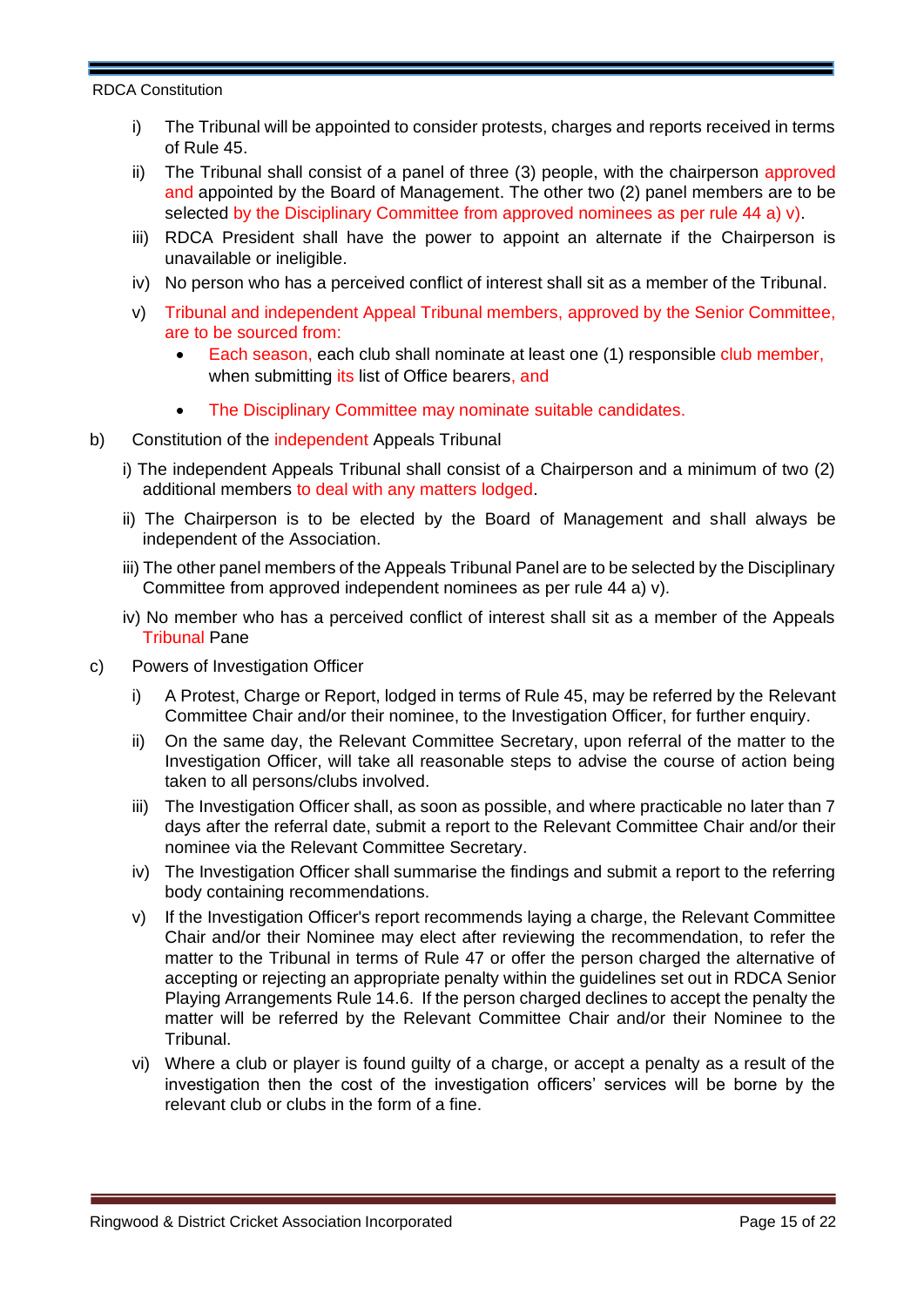## **45 PROTESTS, CHARGES AND REPORTS**

- a) A protest, charge or report may be lodged by any member of the RDCA Umpires Panel, an affiliated Club (on behalf of Club members) or a member of any RDCA Committee, including the Board of Management.
- b) Every protest, charge or report made against a result, club, team, delegate, player, officebearer, umpire or member of any club for improper conduct or misbehaviour shall be forwarded to the Relevant Committee Secretary and may be referred by the Relevant Committee Chair and/or their nominee to the Investigation Officer and/or Tribunal.
- c) Other than as detailed in item (d) below, no such protest, charge or report shall be entertained unless lodged with the Relevant Committee Secretary (in writing) within 48 hours following the last day of the match giving rise to the protest, charge or report.
- d) If the protest, charge or report does not arise out of a match, then the incident giving rise to the protest, charge or report can be lodged within five (5) days of the incident. – subject to Rule 46.

## **46 MATTERS REFERRED FOR INVESTIGATION**

The Tribunal and/or Investigation Officer shall hear and/or investigate any matter referred by the Relevant Committee or Board of Management and submit a report to the Relevant Committee and / or the Board of Management in due course.

## **47 TRIBUNAL HEARINGS**

The Relevant Committee Secretary shall:

- a) Forward a statement of any protest, charge or report to be heard by the Tribunal to the persons, club or teams concerned.
- b) Appoint a time, date and place for the hearing of the protest, charge or report (to be held unless otherwise advised, on Wednesday of the week following the completion of the match in which the protest, charge or report was made); notify the members of the Tribunal, summon all necessary parties including any informant, person, club or team concerned together with any necessary witnesses to attend.
- c) In all cases, individual(s) appearing before the Tribunal must be accompanied by a Club Representative.
- d) Full particulars of the procedure to be observed by the Tribunal relating to the hearing of every charge, report or protest is shown in clause 50(a) of the Constitution.
- e) If any person summoned to a tribunal hearing is unable to attend that hearing for whatever reason, then that person must notify the Relevant Committee Secretary in writing at least 48 hours before the time appointed and provide the reason for not attending.
- f) The Relevant Committee Secretary shall have the power to adjourn any tribunal hearing to any date and time to be fixed if they consider it is in the best interest of the Association to do so.
- g) Any player seeking a deferral of a tribunal hearing due to the unavailability of that player to appear before the tribunal is ineligible to play in any grade until the matter is heard by the Tribunal.

#### **48 DECISION ON PROTEST, CHARGE OR REPORT**

a) The Tribunal and/or Appeals Tribunal may impose such penalty by way of disqualification, suspension, fine or otherwise, as it may think fit and not necessarily in accordance with the relevant section penalties schedule. (Suspension terms to be aligned with fixture schedule and encompass complete games).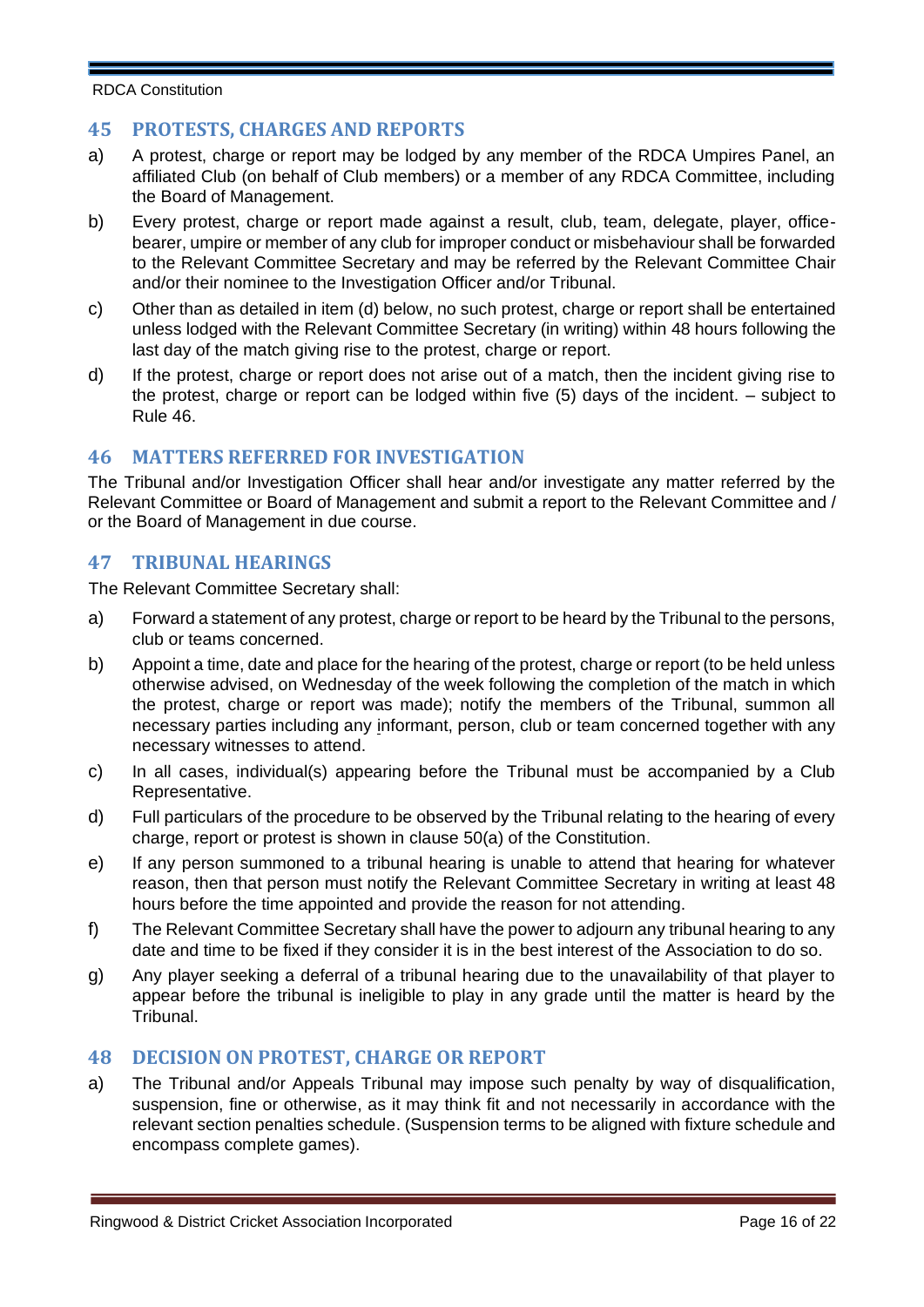b) Suspensions handed out by any section of the Association will apply across all sections of the competition.

## **49 REPORT ON DECISIONS OF HEARING OF PROTESTS, CHARGES OR REPORTS**

- a) The Tribunal shall announce its decision at the conclusion of the hearing.
- b) The Tribunal shall report its decision in writing as early as possible to the Relevant Committee, through the Relevant Committee Secretary, which shall notify the persons or clubs concerned of the decision and report details of the protest, charge or report and the decision, in the most appropriate manner, to members of the Association.
- c) Within 7 days of the original hearing an aggrieved party (player or Club Secretary on behalf of the player) shall have the right to appeal to Appeals Tribunal, should they be able to demonstrate that:
	- i) Appropriate Rules and / or procedures were not followed by the Tribunal, and/or
	- ii) The decision was based on erroneous or previously unavailable evidence, and/or
	- iii) The penalty handed down is considered to be too severe, and/or
	- iv) There has been a denial of natural justice.
- d) Any suspensions or penalties shall be advised to VMCU for information and dissemination to VMCU affiliated Associations.
- e) An aggrieved party may lodge a further appeal through the Relevant Committee to the VMCU in accordance with the rules of that body.
- f) Within 7 days of the original hearing decision the Association shall have the right to appeal the tribunal decision, should they be able to demonstrate that:
	- i) Appropriate Rules and / or procedures were not followed by the Tribunal, and/or
	- ii) The decision was based on erroneous or previously unavailable evidence, and/or
	- iii) The penalty handed down is considered inappropriate.

This shall be done in writing to the player and club secretary

## **50(a) TRIBUNAL PROCEDURE**

a) The Chairperson shall impress on all principals and witnesses the necessity of observing the following condition:

"Any person or persons giving evidence of an untruthful nature to the Tribunal shall, in the case of any player concerned, be disqualified from taking part in any match for such time as the Tribunal shall decide and in the case of any other person shall, on a report to the Relevant Committee by the Tribunal, be dealt with as that body may deem fit".

- i) The Chairperson shall have the right to call any witnesses as deemed fit.
- ii) The Chairperson shall have the right to consider any supplementary reports and / or information that are considered relevant to the hearing but at all times subject to such reports and / or information being made available to all parties prior to the hearing in a timely manner.
- b) The Relevant Committee Secretary or hearing Convenor shall read the report. The reported person shall then be asked if the charge is admitted to or denied.
- c) Should the reported person plead **GUILTY** to the charge, the following procedure must be adopted:
	- i) The informant will give particulars of the incident reported.
	- ii) The reported person will have the right to clarify any point in the evidence provided by the informant.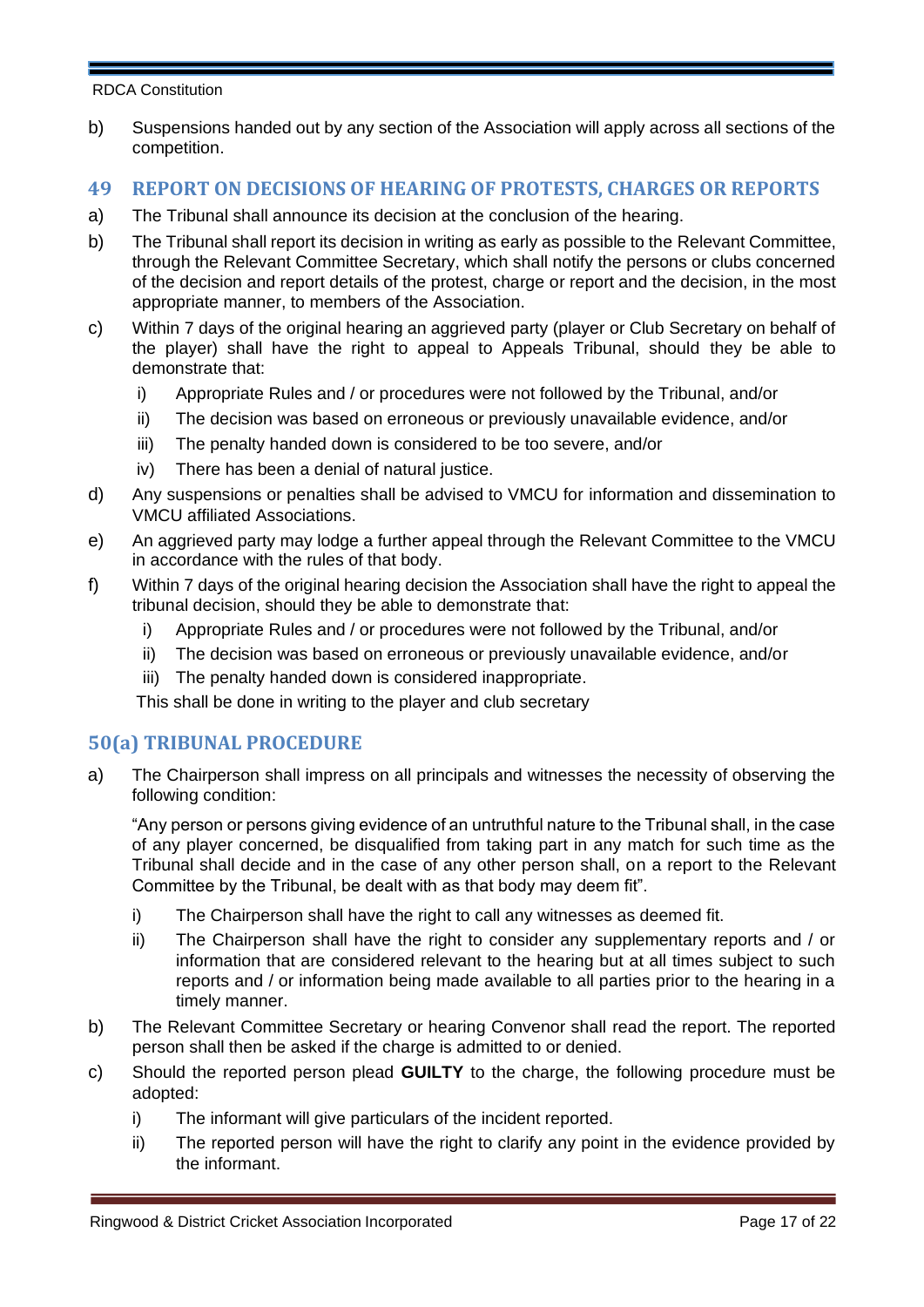- iii) The reported person shall be allowed to make a statement if so desired.
- iv) The informant shall have the right to clarify any point in the evidence of the reported person.
- v) All persons shall then retire, and the Tribunal Panel will arrive at a decision.
- d) Should the reported person plead **NOT GUILTY** to the charge, the following procedure must be adopted:
	- i) The informant will give particulars of the incident reported.
	- ii) The informant shall have the right to call any witnesses in support of their report.
	- iii) The reported person shall have the right to question the informant and/or the witnesses.
	- iv) The reported person may make a statement and shall have the right to call witnesses in support of their statement.
	- v) The informant shall have the right to question the reported person and all witnesses.
	- vi) At the conclusion, all persons shall retire, and the Tribunal Panel shall arrive at a decision.
- e) The decision shall be announced in the presence of the informant and the reported person.
- f) A witness may not leave the room after having given evidence until the conclusion of the hearing of all evidence. A witness may not ask a question or interrupt proceedings at any time.
- g) If during the consideration of the evidence, the Tribunal Panel desires to recall any witness, such witness shall be questioned in the presence of the informant and the reported person.
- h) All disqualifications imposed shall commence from and include the first competition match commencing after the hearing and played by the team of which the reported person was a member at the time that the report or charge was made.
- i) No person shall be represented by a legal practitioner at any hearing without the consent of the chairperson. An advocate may act on behalf of the reported player to determine the facts from the player or players before the Tribunal is assembled and to advise the best way to conduct or present the case. The advocate may cross-examine the informant, reported person or any witness.
- j) An advocate may act on behalf of the informant(s) to determine the key facts before the Tribunal is assembled and to advise the best way to conduct or present the case. The advocate may cross-examine the informant(s), reported person or any witness.
- k) Any parties summoned to attend under Rule 47 b) who do not attend a Tribunal hearing after being notified in writing by the Relevant Committee Secretary or hearing Convener, shall be dealt with as shown in paragraph a) above. In the event of a player under the age of 16 years appearing before the Tribunal, a player's advocate may address the Tribunal on the player's behalf and with the Chairperson's permission, they may question witnesses.

# **50(b) APPEALS TRIBUNAL - PROCEDURE**

- a) Upon the right to appeal being granted under Rule 49 c), the Relevant Committee Secretary shall notify the appellant and the other party to the original protest, report or charge, in writing of the granting of the right to appeal. The aggrieved party/appellant must within 7 days of receiving notice that the right to appeal has been granted, lodge with the Relevant Committee Secretary, in writing:
	- i) a summary of the arguments to be put before the Appeals Tribunal as to why the appeal should be granted, and
	- ii) a list of witnesses they intend to call at the appeal.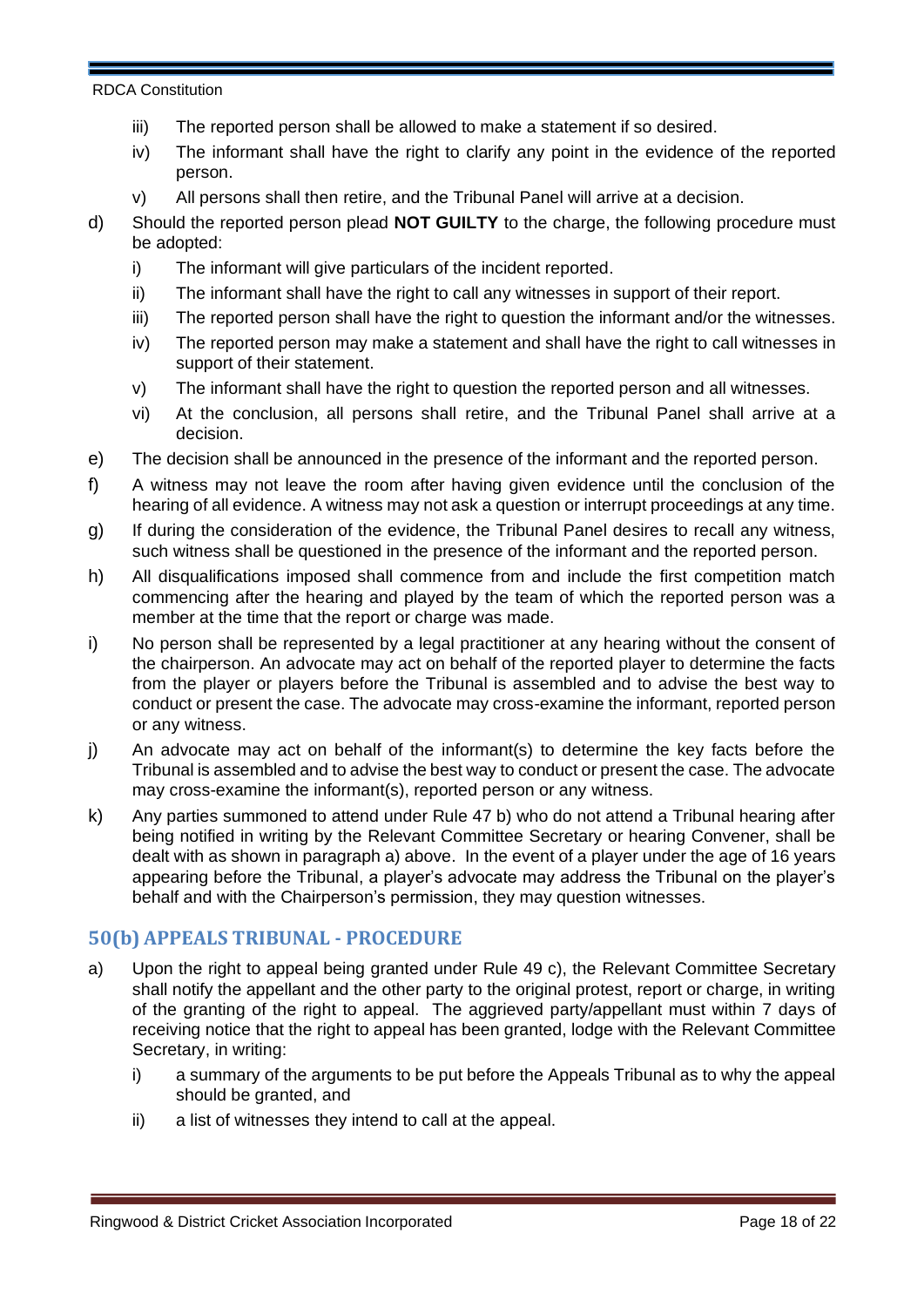- b) All notices given under this Rule shall in the case of a player be given to the player at their address as registered with the RDCA or to their club secretary and in the case of the other party to that party at their last known address.
- c) The Relevant Committee Secretary shall appoint a time and venue for the hearing of the appeal and notify the parties in writing of same in the manner set out in Rule 47 b) above.
- d) i) The Chairperson shall impress on all attendees the necessity of observing the following condition:

"Any person or persons giving evidence of an untruthful nature to the Appeals Tribunal shall, in the case of any player concerned, be disqualified from taking part in any match for such time as the Appeals Tribunal shall decide and in the case of any other person shall, on a report to the Relevant Committee by the Appeals Tribunal, be dealt with as that body may deem fit".

- ii) The Chairperson shall have the right to call any witness as deemed fit.
- e) The Relevant Committee Secretary or hearing Convener shall read the appeal grounds.
- f) No person shall be represented by a legal practitioner at any hearing without the consent of the chairperson. An advocate may act on behalf of the reported player to determine the facts from the player or players before the Appeals Tribunal is assembled and to advise the best way to conduct or present the case. The advocate may cross-examine the informant, reported person or any witness.
- g) No party may leave the room after having given evidence until the conclusion of the hearing of all evidence. A witness may not ask a question or interrupt proceedings at any time.
- h) If during the consideration of the evidence the Appeals Tribunal panel desires to recall any witness, such witness shall be questioned in the presence of the appellant.
- i) The decision shall be announced in the presence of the appellant.
- j) All disqualifications imposed shall commence from and include the first competition match commencing after the hearing and played by the team of which the reported person was a member at the time that the report or charge was made. In the event of a player under the age of 16 years appearing before the Appeals Tribunal, a player's advocate may address the Appeals Tribunal on the player's behalf and with the Chairperson's permission, they may question witnesses.
- k) The Chairperson shall have the right to declare any appeal as being an abuse of the appeals process and should there be such a declaration made, a fine of \$100.00 shall be payable by the club representing the player on appeal.

## **51 MEMBER VACATING SEAT**

Any member of the Tribunal, Appeals Tribunal, Board of Management, or Relevant Committee as the case may be, whose club is directly affected by a charge, report or protest, must vacate their seat on the hearing of the same.

#### **52 BY-LAWS**

The Board of Management shall have power, to make by-laws not inconsistent with the rules of the Association. At least seven (7) days notice, in writing, of a proposed by-law must be given to each club and any by-laws so made shall be binding on all office-bearers, clubs, teams, members, umpires and players and be ratified at the next General Meeting.

# **53 CLUBS BOUND BY RULES AND DECISIONS**

All clubs comprising the Ringwood & District Cricket Association Incorporated shall be bound to conform to the rules and decisions of the Association.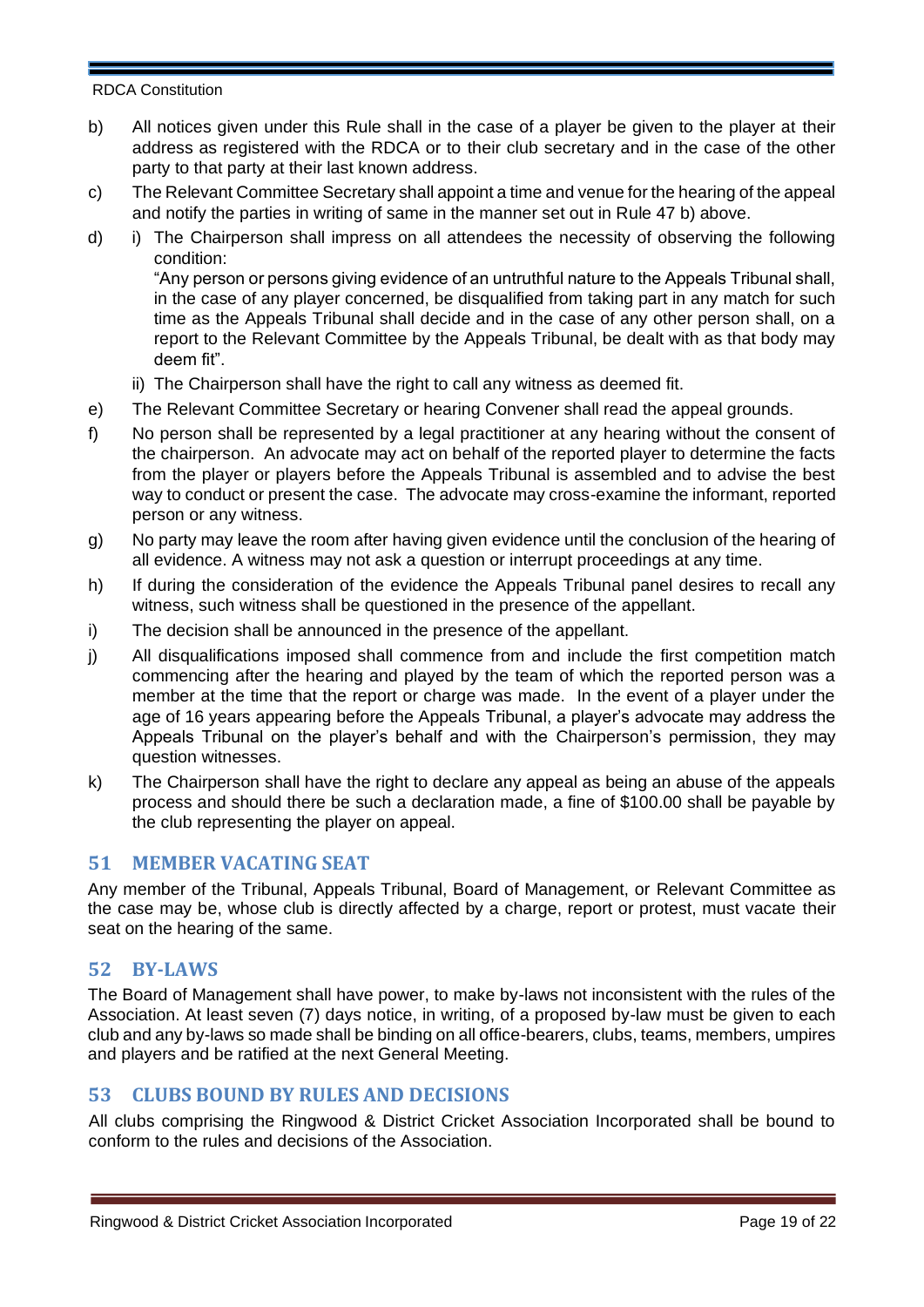## **54 PREVIOUS RULES CANCELLED**

All previous rules and Regulations of the Ringwood & District Cricket Association Incorporated are hereby cancelled and these rules shall operate forthwith.

## **55 DIRECTION**

If any direction of the Association has not been complied with, within the specified time, therefore, the Board of Management is empowered to take such action as it deems fit. Any breach of the rules is liable to a fine and/or penalty to be determined by the Board of Management, including the loss of match points and/or bonus points.

# **56 CLUBS COMPRISING THE ASSOCIATION**

The clubs which shall comprise the Association during the ensuing season shall be determined at the Annual General Meeting or at a Special General Meeting, provided that the Board of Management may thereafter admit clubs on conditions that the Committee prescribes.

## **57 ANNUAL SUBSCRIPTIONS AND FEES**

Each club shall, in each year, pay to the Finance Manager of the Association, the annual subscription for each team, as determined by the Annual General Meeting together with any other fees and charges levied in accordance with any directive issued by the Board of Management.

## **58 GUARANTEE**

Applicants for admittance to play cricket with the Association shall upon admittance, furnish the Finance Manager with a guarantee of \$100.00. In the opinion of the Board of Management, any club failing:

- a) To carry out the rules, regulations or resolutions of the Association;
- b) To play a scheduled match, unless excused by the Board of Management for a reason satisfactory to that Committee and unless such reason is communicated, in writing, to the Administration Manager/Secretary prior to 7:.00pm on the Tuesday prior to the scheduled commencement of the match, may forfeit the guarantee. In the event of a club wishing to continue after forfeiting its guarantee, such club may, after making good its default, with the consent of the Board of Management, pay to the Finance Manager a further guarantee of \$100.00 on or before the Tuesday prior to the commencement of the next match. Should the club not deposit the further guarantee such club shall be disqualified and debarred from taking further part in the competition. Disqualification shall also apply to the individual members of such clubs and such members shall be debarred from participating in Association Trophy Awards.

## **59 GUARANTEE FUNDS**

All guarantee funds will be lodged in a separate bank account. Such monies will be retained during the period which the club concerned desires to play cricket with the Association and will be refunded in full upon the termination of this desire and the payment to the Association of all monies outstanding.

#### **60 DEFAULT IN PAYMENT**

A club in default at the 31 October in each year, by reason of the non-payment of all fees, charges or levies prescribed by these rules shall incur a fine, and/or penalty which shall be determined by the Board of Management.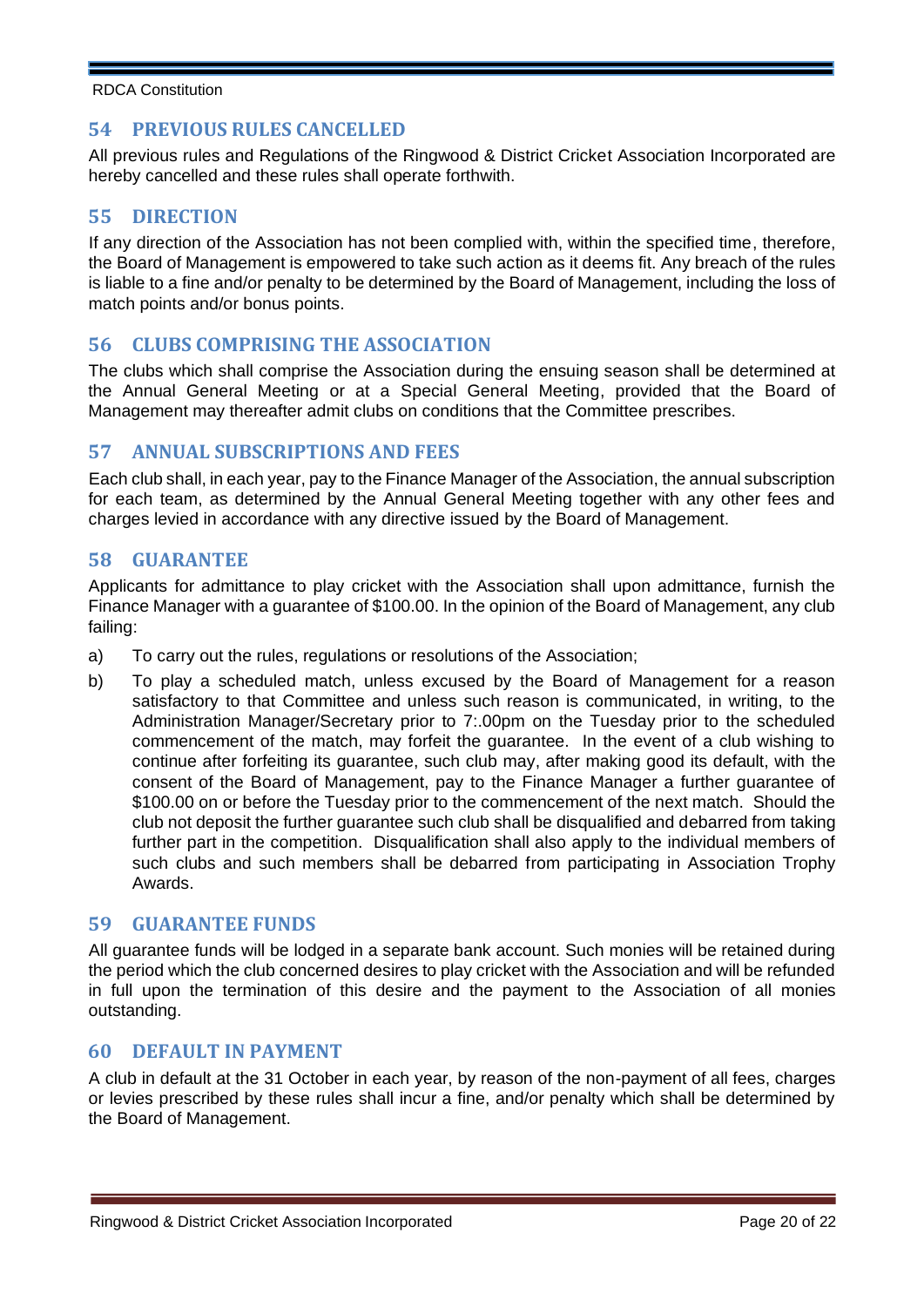# **61 CLUB FINANCIAL REPORTING**

All member Clubs are required to submit to the Board of Management, within 21 days of holding their Annual General Meeting, a copy of the Club's Financial Statements as approved at the Annual General Meeting.